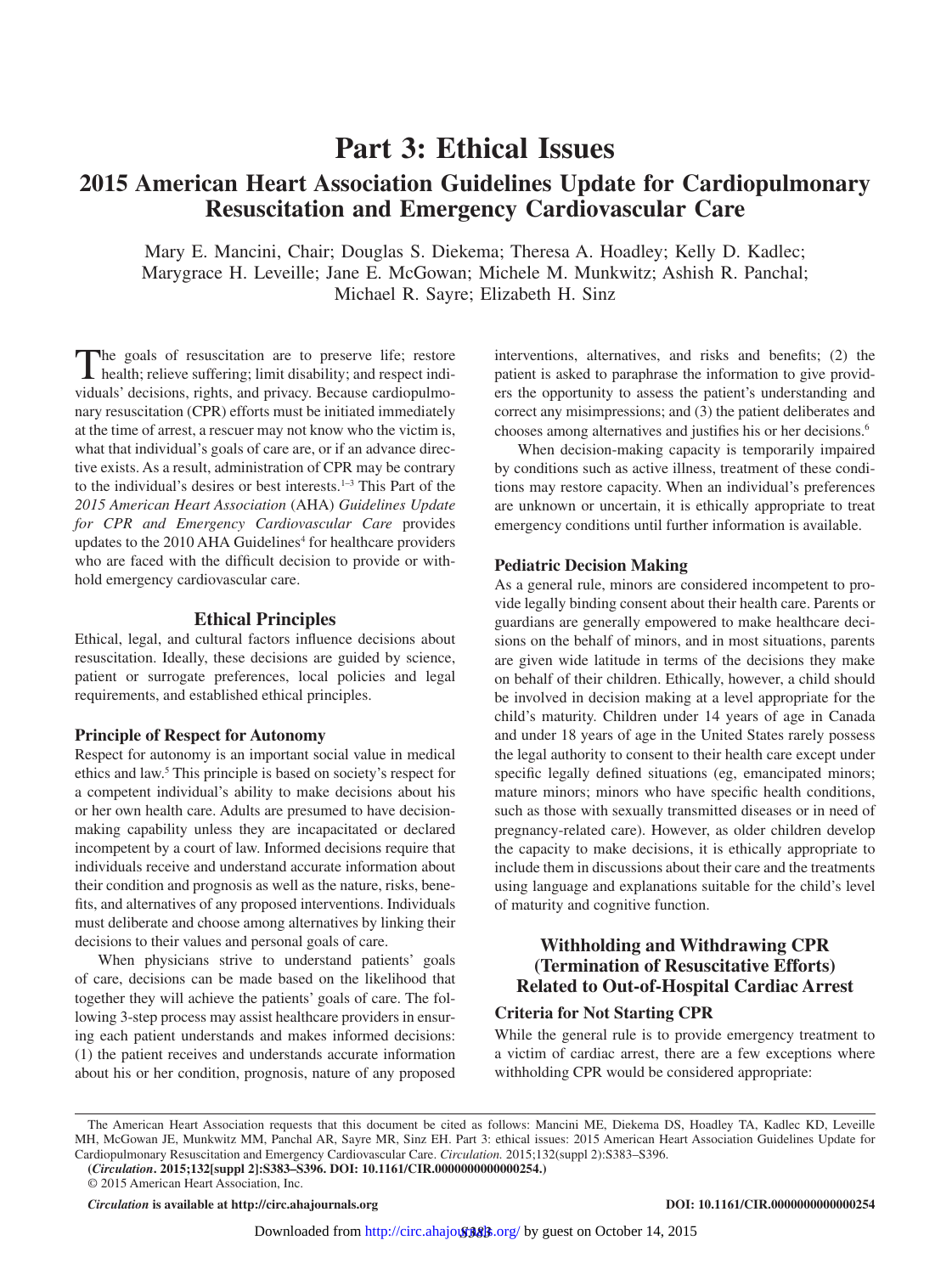- Situations where attempts to perform CPR would place the rescuer at risk of serious injury or mortal peril (eg, exposure to infectious diseases).
- • Obvious clinical signs of irreversible death (eg, rigor mortis, dependent lividity, decapitation, transection, decomposition).
- • A valid advance directive, a Physician Orders for Life-Sustaining Treatment (POLST) form<sup>7</sup> [\(www.polst.org\)](www.polst.org) indicating that resuscitation is not desired, or a valid Do Not Attempt Resuscitation (DNAR) order.

### **Terminating Resuscitative Efforts in Neonatal, Pediatric, or Adult Out-of-Hospital Cardiac Arrest**

The 2010 Guidelines contain a complete discussion of clinical decision rules for terminating resuscitative efforts.<sup>4</sup> In 2015, the International Liaison Committee on Resuscitation (ILCOR) Neonatal Life Support Task Force and the Pediatric Life Support Task Force completed systematic reviews to examine whether the presence of certain prognostic factors in the newly born or in infants or children enabled prediction of good neurologic outcome (see "Part 12: Pediatric Advanced Life Support" and "Part 13: Neonatal Resuscitation").

In the absence of clinical decision rules for the neonate, infant, child, or adult out-of-hospital cardiac arrest (OHCA) victim, CPR and advanced life support protocols are used by responsible prehospital providers in consultation with medical direction in real-time or as the victim is transported to the most appropriate facility per local directives. The impact of the availability of advanced hospital-based interventions, including extracorporeal membrane oxygenation (ECMO) during refractory CPR and the use of targeted temperature management (TTM), is now being considered in the local evaluation for continuing resuscitation and transport in some emergency medical service systems.8–10

### **Use of Extracorporeal CPR for Adults With OHCA—Updated**

The use of extracorporeal CPR (ECPR) may allow providers additional time to treat reversible underlying causes of cardiac arrest (eg, acute coronary artery occlusion, pulmonary embolism, refractory ventricular fibrillation, profound hypothermia, cardiac injury, myocarditis, cardiomyopathy, congestive heart failure, drug intoxication) or serve as a bridge for left ventricular assist device implantation or cardiac transplant.

### *2015 Evidence Summary*

The 2015 ILCOR systematic review evaluated the use of ECPR techniques (including ECMO or cardiopulmonary bypass) compared with manual CPR or mechanical CPR. One post hoc analysis of data from a prospective, observational cohort of 162 OHCA patients who did not achieve return of spontaneous circulation (ROSC) with more than 20 minutes of conventional CPR, including propensity score matching, showed that at 3-month follow-up ECPR was associated with a higher rate of neurologically intact survival than continued conventional CPR.11

A single prospective, observational study that enrolled 454 patients with OHCA who were treated with ECPR if they did not achieve ROSC with more than 15 minutes of conventional CPR after hospital arrival demonstrated improved neurologic outcomes at 1-month and 6-month follow-ups.12

Pediatric OHCA was not included in the 2015 ILCOR systematic review.

### *2015 Recommendation[ALS 723—](https://volunteer.heart.org/apps/pico/Pages/PublicComment.aspx?q=723)Revised*

There is insufficient evidence to recommend the routine use of ECPR for patients with cardiac arrest. In settings where it can be rapidly implemented, ECPR may be considered for select cardiac arrest patients for whom the suspected etiology of the cardiac arrest is potentially reversible during a limited period of mechanical cardiorespiratory support (Class IIb, LOE C-LD).

### **Intra-arrest Prognostic Factors for Cardiac Arrest in Infants and Children—Updated**

The ILCOR Pediatric Life Support Task Force reviewed the available evidence to determine if there were intra-arrest prognostic indicators that reliably predict survival with good neurologic outcome for OHCA.

#### *2015 Evidence Summary*

For infants and children with OHCA, age of less than 1 year,<sup>13,14</sup> longer duration of cardiac arrest, $15-17$  and presentation with a nonshockable as opposed to a shockable rhythm<sup>13,14,16</sup> are all predictors of poor patient outcome.

### *2015 Recommendation[Peds 814](https://volunteer.heart.org/apps/pico/Pages/PublicComment.aspx?q=814)—New*

Multiple variables should be used when attempting to prognosticate outcomes during cardiac arrest (Class I, LOE C-LD). Although there are factors associated with better or worse outcomes, no single factor that was studied predicts outcome with sufficient accuracy to recommend termination or continuation of CPR.

### **Withholding and Withdrawing CPR (Termination of Resuscitative Efforts) Related to In-Hospital Cardiac Arrest**

### **Limitation of Interventions and Withdrawal of Life-Sustaining Therapies**

This topic was last reviewed in 2010. Since that time, the term *limitation of interventions* has replaced *limitations of care*. 4 In the 2010 Guidelines, it was noted that not initiating resuscitation and discontinuing life-sustaining treatment of in-hospital cardiac arrest (IHCA) during or after resuscitation are ethically equivalent, and clinicians should not hesitate to withdraw support on ethical grounds when functional survival is highly unlikely.

### **Criteria for Withholding and Discontinuing CPR in Newly Born Infant IHCA**

In the 2010 Guidelines, the data regarding management of neonates born at the margins of viability or those with conditions that predict a high risk of mortality or morbidity were reviewed, and it was concluded that there was variation in attitudes and practice by region and availability of resources. Moreover, it was emphasized that parents desire a larger role in decisions related to initiation of resuscitation and continuation of support of severely compromised newborns. Guidelines were provided for when resuscitation is not indicated or when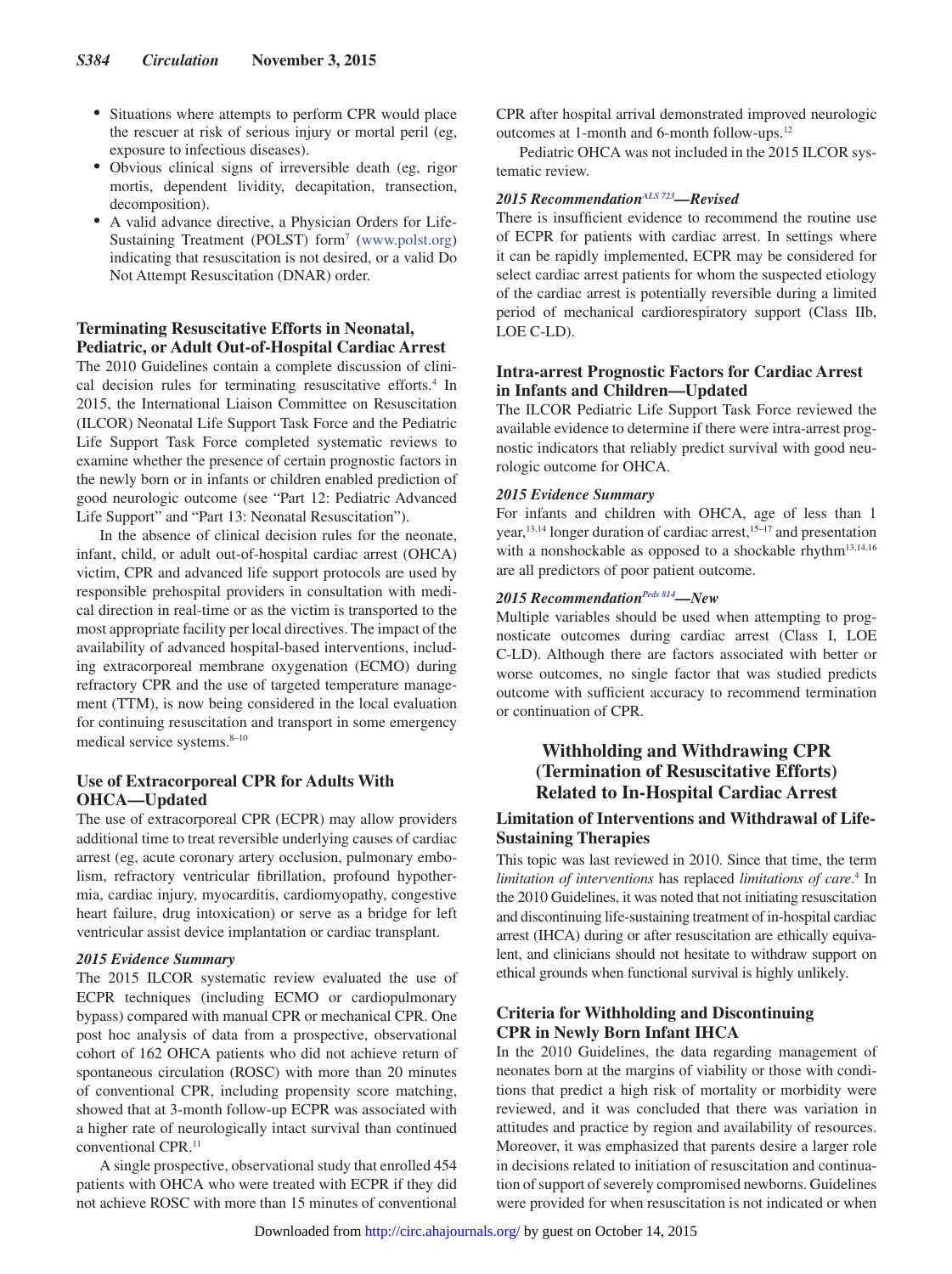it is nearly always indicated. Under circumstances when the outcome remains unclear, the desires of the parents should be supported.<sup>4</sup>

#### **Use of a Prognostic Score in the Delivery Room for Preterm Infants[NRP 805](https://volunteer.heart.org/apps/pico/Pages/PublicComment.aspx?q=805)—Updated**

The 2015 ILCOR systematic review evaluated studies about prognostic scores applied to extremely preterm infants (below 25 weeks) compared with assessment of gestational age only.

#### *2015 Recommendation—Updated*

The data regarding prognostic scores are challenging to evaluate because of the difficulty in distinguishing between outcomes that are driven by practice and current belief about survivability, decision making by parents, and actual physiologic limitations of prematurity.

Antenatal assignment of prognosis for survival and/or disability of the neonate born extremely preterm has generally been made on the basis of gestational age alone. Scoring systems for including additional variables such as gender, use of maternal antenatal steroids, and multiplicity have been developed in an effort to improve prognostic accuracy. Indeed, it was suggested in the 2010 Guidelines that decisions regarding morbidity and risks of mortality may be augmented by the use of published tools based on data from specific populations. $18$ 

There is no evidence to support the prospective use of any particular delivery room prognostic score presently described, over gestational age assessment alone, in preterm infants at less than 25 weeks of gestation. Importantly, no score has been shown to improve the clinician's ability to estimate likelihood of survival through the first 18 to 22 months after birth. However, in individual cases, when counseling a family and constructing a prognosis for survival at gestations below 25 weeks, it is reasonable to consider variables such as perceived accuracy of gestational age assignment, the presence or absence of chorioamnionitis, and the level of care available for the location of delivery. It is also recognized that decisions about appropriateness of resuscitation below 25 weeks of gestation will be influenced by region-specific guidelines. In making this statement, a higher value was placed on the lack of evidence for a generalized prospective approach to changing important outcomes over improved retrospective accuracy and locally validated counseling policies. The most useful data for antenatal counseling provides outcome figures for infants alive at the onset of labor, not only for those born alive or admitted to a neonatal intensive care unit<sup>19–24</sup> (Class IIb, LOE C-LD).

### **Terminating Resuscitative Efforts in Late Preterm and Term Infant[sNRP 896](https://volunteer.heart.org/apps/pico/Pages/PublicComment.aspx?q=896)—Updated**

The 2015 ILCOR systematic review examined whether outcome is changed by continuing resuscitative efforts in late preterm and term infants with an Apgar score of 0 after 10 minutes of adequate resuscitation.

#### *2015 Recommendation—Updated*

An Apgar score of 0 at 10 minutes is a strong predictor of mortality and morbidity in late preterm and term infants. We suggest that, in infants with an Apgar score of 0 after 10 minutes of resuscitation, if the heart rate remains undetectable, it may be reasonable to stop assisted ventilation; however, the decision to continue or discontinue resuscitative efforts must be individualized. Variables to be considered may include whether the resuscitation was considered optimal; availability of advanced neonatal care, such as therapeutic hypothermia; specific circumstances before delivery (eg, known timing of the insult); and wishes expressed by the family<sup>23,25–29</sup> (Class IIb, LOE C-LD). For further information, see "Part 13: Neonatal Resuscitation."

### **Terminating Resuscitative Efforts in Pediatric or Adult IHCA**

#### **Use of ECPR in IHC[AALS 723,](https://volunteer.heart.org/apps/pico/Pages/PublicComment.aspx?q=723) [Peds 407—](https://volunteer.heart.org/apps/pico/Pages/PublicComment.aspx?q=407)Updated**

To answer the question of whether outcome is changed by the use of ECPR for individuals in IHCA, the available evidence was reviewed by the ILCOR Advanced Life Support and Pediatric Task Forces.

#### *2015 Evidence Summary*

The 2015 ILCOR review process evaluated the use of ECPR techniques (including ECMO or cardiopulmonary bypass) compared with manual CPR or mechanical CPR for adult survival from IHCA in any setting. One propensity-matched, prospective, observational study that enrolled 172 patients with IHCA reported greater likelihood of ROSC and improved survival at hospital discharge, 30-day follow-up, and 1-year follow-up with the use of ECPR among patients who received more than 10 minutes of CPR. However, this study showed no difference in neurologic outcomes.30 A single propensitymatched, retrospective, observational study that enrolled 118 patients with IHCA who underwent more than 10 minutes of CPR and then ECPR after cardiac arrest of cardiac origin showed no survival or neurologic benefit over conventional CPR at the time of hospital discharge, 30-day follow-up, or 1-year follow-up.30–32 A single retrospective, observational study that enrolled 120 patients with witnessed IHCA who underwent more than 10 minutes of CPR reported a modest benefit over historical controls with the use of ECPR over continued conventional CPR in both survival and neurologic outcome at discharge and 6-month follow-up.32

For infants and children in IHCA, the evidence comparing standard resuscitation with standard resuscitation plus ECMO was reviewed. Most studies were not robust, and there was little evidence of benefit overall; however, the outcome of some patients, such as those with underlying heart disease, may be improved.33–38

#### *2015 Recommendations—New*

There is insufficient evidence to recommend the routine use of ECPR for patients with cardiac arrest. In settings where it can be rapidly implemented, ECPR may be considered for select cardiac arrest patients for whom the suspected etiology of the cardiac arrest is potentially reversible during a limited period of mechanical cardiorespiratory support (Class IIb, LOE C-LD). ECPR may be considered for pediatric patients with cardiac diagnoses who have IHCA in settings with existing ECMO protocols, expertise, and equipment (Class IIb, LOE C-LD).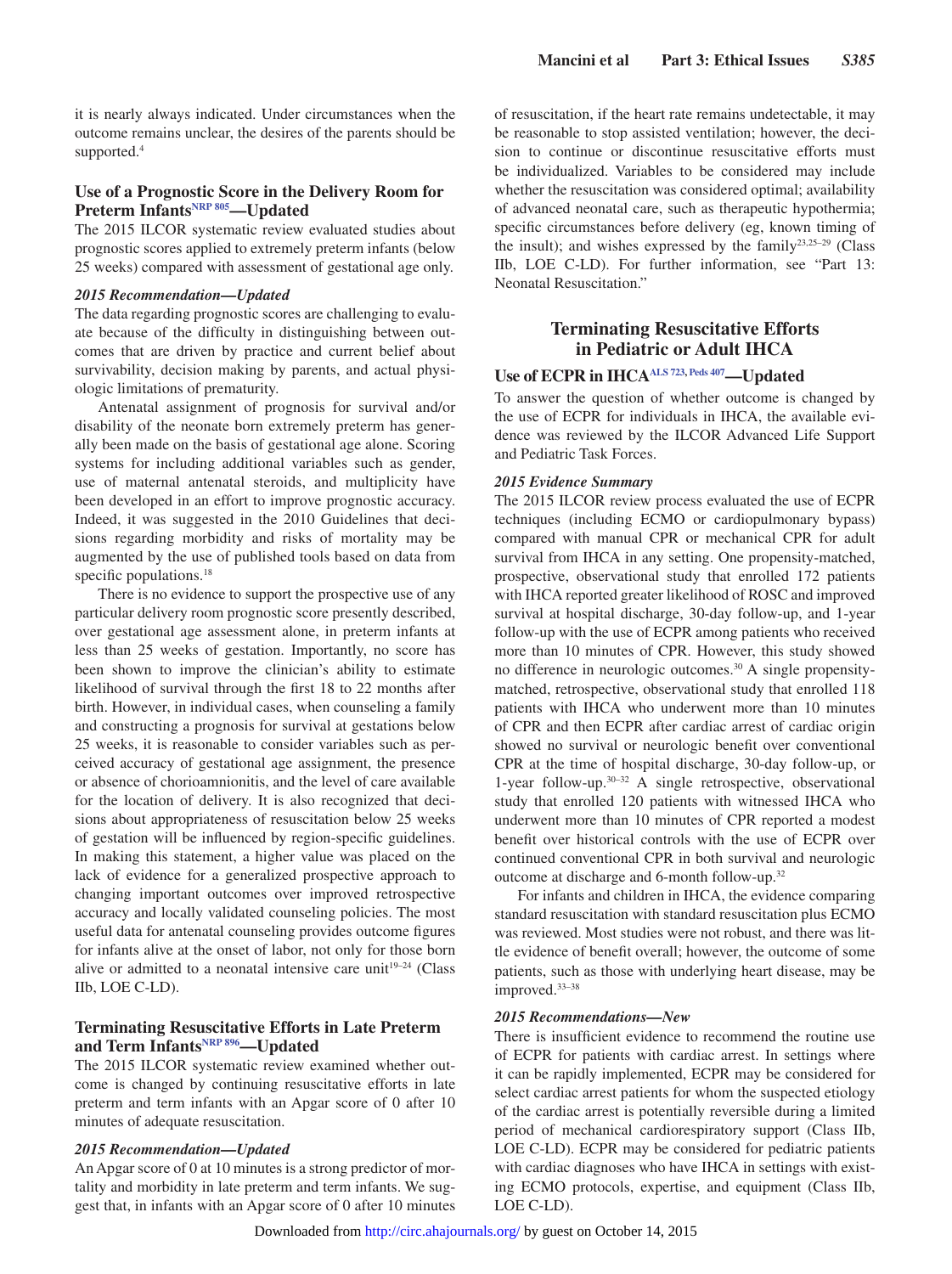In making these recommendations, the reviewers noted that the published series used rigorous inclusion criteria to select patients for ECPR, and this recommendation should apply to similar populations. ECMO is a resource-intensive and invasive therapy with potential for harm that must be balanced against the potential for benefit based on individual clinical situations.

### **Terminating Cardiac Arrest Resuscitative Efforts in Pediatric IHCA[Peds 814](https://volunteer.heart.org/apps/pico/Pages/PublicComment.aspx?q=814)—Updated**

In the 2010 Guidelines, it was noted that no predictors of pediatric (infant or child) resuscitative success or failure have been established. The 2015 ILCOR systematic review examined whether there were any intra-arrest prognostic indicators that reliably predicted survival with good neurologic outcome for IHCA in infants and children and updated several of the prior recommendations.

#### *2015 Evidence Summary*

For infants and children with IHCA, negative predictive factors include age of over  $1$  year<sup>39</sup> and longer durations of cardiac arrest.39–42 The evidence is contradictory as to whether a nonshockable (as opposed to shockable) initial cardiac arrest rhythm is a negative predictive factor in the in-hospital setting.39,43,44

#### *2015 Recommendation—Updated*

Multiple variables should be used when attempting to prognosticate outcomes during cardiac arrest (Class I, LOE C-LD). Although there are factors associated with better or worse outcomes, no single factor studied predicts outcome with sufficient accuracy to recommend termination or prolongation of CPR.

#### **Prognostication During CPR**

The 2015 ILCOR ALS systematic review considered one intra-arrest modality, end-tidal  $\mathrm{CO}_2\times \mathrm{FTCO}_2$ ) measurement, in prognosticating outcome from cardiac arrest in adults. This section focuses on whether a specific  $ETCO<sub>2</sub>$  threshold can reliably predict ROSC and survival or inform a decision to terminate resuscitation efforts. For further information on the use of ETCO<sub>2</sub>, see "Part 7: Adult Advanced Cardiovascular Life Support."

#### *2015 Evidence Summary*

Studies on the predictive capacity of  $\text{ETCO}_2$  among intubated patients during cardiac arrest resuscitation are observational, and none have investigated survival with intact neurologic outcome. An  $ETCO<sub>2</sub>$  less than 10 mmHg immediately after intubation and 20 minutes after the initiation of resuscitation was associated with extremely poor chances for ROSC and survival in several observational studies.<sup>45-49</sup> Although these results suggest that  $ETCO<sub>2</sub>$  can be a valuable tool to predict futility during CPR, potential confounding reasons for a low  $ETCO<sub>2</sub>$  and the relatively small numbers of patients in these studies suggest that the  $ETCO<sub>2</sub>$  should not be used alone as an indication to terminate resuscitative efforts. However, the failure to achieve an  $ETCO<sub>2</sub>$  greater than 10 mm Hg despite optimized resuscitation efforts may be a valuable component of a multimodal approach to deciding when to terminate resuscitation.

There are no studies that assess the prognostic value of  $ETCO<sub>2</sub>$  measurements sampled from a supraglottic airway or bag-mask device in predicting outcomes from a cardiac arrest.

### *2015 Recommendations[ALS 459—](https://volunteer.heart.org/apps/pico/Pages/PublicComment.aspx?q=459)New*

In intubated patients, failure to achieve an  $ETCO<sub>2</sub>$  of greater than 10 mmHg by waveform capnography after 20 minutes of CPR may be considered as one component of a multimodal approach to decide when to end resuscitative efforts, but should not be used in isolation (Class IIb, LOE C-LD).

The above recommendation is made with respect to  $ETCO<sub>2</sub>$  in patients who are intubated, because the studies examined included only those who were intubated.

In nonintubated patients, a specific  $\text{ETCO}_2$  cutoff value at any time during CPR should not be used as an indication to end resuscitative efforts (Class III: Harm, LOE C-EO).

### **Prognostication After Cardiac Arrest**

### **Predicting Neurologic Outcome in Pediatric Patients After ROSC**

There continues to be insufficient evidence to recommend or describe an approach to accurately predict the neurologic outcome of pediatric patients after cardiac arrest. Since the publication of the 2010 Guidelines, there have been an increasing number of publications associating a variety of findings with poor neurologic prognosis in these populations. Early and reliable prognostication of neurologic outcome in pediatric survivors of cardiac arrest is helpful for effective planning and family support and can inform decisions to continue or discontinue life-sustaining therapy.

### **Postresuscitation Use of Electroencephalography for Prognosis in Pediatric Survivors of Cardiac Arrest—Updated**

The 2015 ILCOR Pediatric Life Support Task Force examined the usefulness of electroencephalography (EEG) or evoked potential assessment to predict long-term good neurologic outcome in infants and children who have survived cardiac arrest.

#### *2015 Evidence Summary*

Observational data from 2 small pediatric studies<sup>50,51</sup> showed that a continuous and reactive tracing on EEG performed in the first 7 days after cardiac arrest was associated with a significantly higher likelihood of good neurologic outcome at hospital discharge, whereas an EEG demonstrating a discontinuous or isoelectric tracing was associated with a poorer neurologic outcome at hospital discharge.

#### **Predictive Factors After Cardiac Arrest in Pediatric Patient[sPeds 822,](https://volunteer.heart.org/apps/pico/Pages/PublicComment.aspx?q=822) [Peds 813](https://volunteer.heart.org/apps/pico/Pages/PublicComment.aspx?q=813)**

The 2015 systematic review examined whether there were factors that could assist with prognostication for pediatric patients who remained unconscious after cardiac arrest.

#### *2015 Evidence Summary*

Four observational studies supported the use of pupillary reactivity at 12 to 24 hours after cardiac arrest in predicting survival to discharge,<sup>16,42,51,52</sup> while 1 observational study found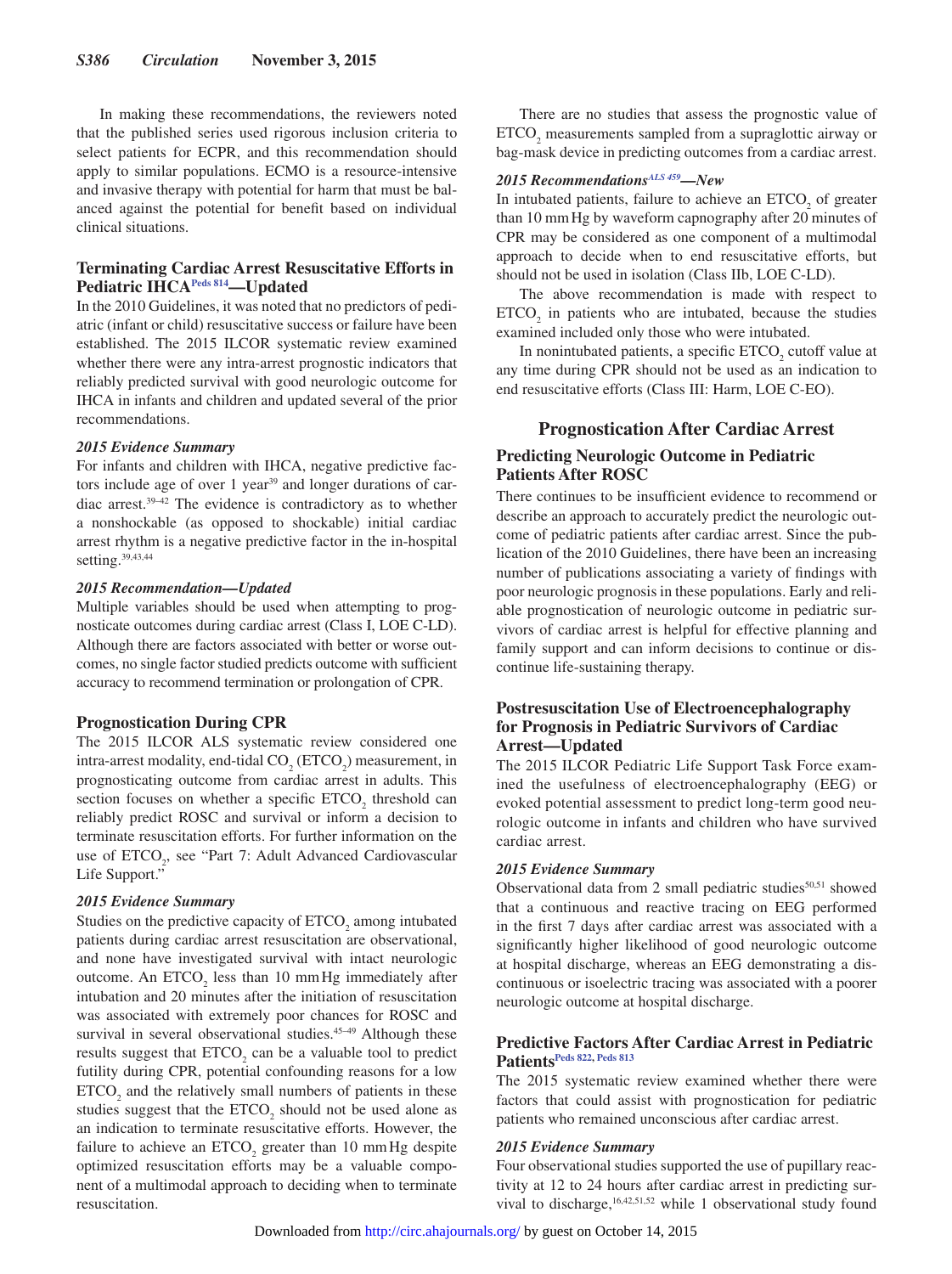that reactive pupils 24 hours after cardiac arrest were associated with improved survival at 180 days with favorable neurologic outcome.<sup>53</sup>

Several serum biomarkers of neurologic injury have been considered for their prognostic value. Two small observational studies found that lower neuron-specific enolase (NSE) and S-100B serum levels post-arrest were associated with improved survival to hospital discharge and improved survival with favorable neurologic outcome.<sup>53,54</sup>

One observational study found that children with lower lactate levels in the first 12 hours after arrest had an improved survival to hospital discharge.<sup>55</sup>

#### *2015 Recommendations—New*

EEGs performed within the first 7 days after pediatric cardiac arrest may be considered in prognosticating neurologic outcome at the time of hospital discharge (Class IIb, LOE C-LD) but should not be used as the sole criterion.

The reliability of any 1 variable for prognostication in children after cardiac arrest has not been established. Practitioners should consider multiple factors when predicting outcomes in infants and children who achieve ROSC after cardiac arrest (Class I, LOE C-LD).

In situations where children have minimal prospects for recovery, we emphasize the use of multiple variables to inform treatment decisions. Given the greater neuroplasticity and potential for recovery in the developing brain, we place greater value on preserving opportunities for neonatal and pediatric recovery than on limiting therapy based on not-yetvalidated prognostic tools. Accordingly, the decision to withdraw life-sustaining therapies is complex and continues to rest with the treating physician and family. Further research in this area is needed.

### **Predicting Neurologic Outcomes in Adult Patients After Cardiac Arrest**

Scientists and clinicians continue to attempt to identify clinical, electrographic, radiographic, and biomarker data, which may be able to prognosticate neurologic outcome in patients. The primary purpose in accurately correlating specific data with poor neurologic outcome is to allow clinicians and families to make informed, but often difficult, choices for a patient who remains comatose after cardiac arrest with subsequent ROSC. There is a growing body of data that correlates specific findings with poor neurologic outcome after cardiac arrest. To date, however, there is no one specific test that can predict with certainty a poor neurologic recovery in this patient population. In making decisions, particularly the decision of whether to continue or withdraw life-sustaining therapies, clinicians and families need the most accurate information possible; typically, this information is an aggregate of clinical, electrographic, radiographic, and laboratory (eg, biomarkers) findings (see "Part 8: Post–Cardiac Arrest Care").

#### **Timing of Prognostication in Post–Cardiac Arrest Adults[ALS 450](https://volunteer.heart.org/apps/pico/Pages/PublicComment.aspx?q=450), [ALS 713](https://volunteer.heart.org/apps/pico/Pages/PublicComment.aspx?q=713)**

In 2010, it was noted that there are no clinical neurologic signs, electrophysiologic studies, biomarkers, or imaging modalities that can reliably predict death or poor neurologic outcome (eg, Cerebral Performance Category of 3, 4, or 5) within the first 24 hours after cardiac arrest in patients treated with or without TTM. In 1 registry study,<sup>56</sup> it was noted that 63% of patients who survived an IHCA were given a DNAR status, and 43% had medical interventions actively withdrawn. These patients were often young and had no terminal illnesses but experienced death after withdrawal of life support in a time frame that was inadequate to allow thorough examination. This tendency to withdraw interventions prematurely in patients after cardiac arrest may have contributed to a selection bias in the current literature on prognostic testing. As the data are continuing to evolve, it is important to consider the potential for premature withdrawal of life support (see "Part 8: Post–Cardiac Arrest Care").

Sedatives or neuromuscular blockers received during TTM may be metabolized more slowly in patients after cardiac arrest, and injured brains may be more sensitive to the depressant effects of many drugs than normal brains. Residual sedation or paralysis can confound accurate clinical examinations.

#### *2015 Recommendations—Updated*

The earliest time for prognostication in patients treated with TTM using clinical examination where sedation or paralysis could be a confounder may be 72 hours after return to normothermia (Class IIb, LOE C-EO).

We recommend the earliest time to prognosticate a poor neurologic outcome in patients not treated with TTM using clinical examination is 72 hours after cardiac arrest (Class I, LOE B-NR). This time can be even longer after cardiac arrest if the residual effect of sedation or paralysis confounds the clinical examination (Class IIa, LOE C-LD).

Operationally, the timing for prognostication is typically 4.5 to 5 days after ROSC for patients treated with TTM. This approach minimizes the possibility of obtaining false-positive (ie, erroneously pessimistic) results because of drug-induced depression of neurologic function. In making this recommendation, it is recognized that in some instances, withdrawal of life support may occur appropriately before 72 hours because of underlying terminal disease, brain herniation, or other clearly nonsurvivable situations.

### **Prognostic Testing in Adult Patients After Cardiac Arres[tALS 713,](https://volunteer.heart.org/apps/pico/Pages/PublicComment.aspx?q=713) [ALS 450](https://volunteer.heart.org/apps/pico/Pages/PublicComment.aspx?q=450)**

The 2015 systematic evidence reviews examined numerous studies on the diagnostic accuracy of a wide range of tests for patients who did or did not receive TTM therapy.

The 2010 Guidelines recommended clinical examination, electrophysiologic measurements, imagining studies, and blood or cerebrospinal fluid markers of brain injury to estimate the prognosis for neurologic impairment in adult patients who remain comatose after cardiac arrest.4 Updated guidelines for prognostication have been proposed by other international organizations<sup>57</sup> as well as the AHA in this  $2015$ Guidelines Update; for further information, see "Part 8: Post– Cardiac Arrest Care."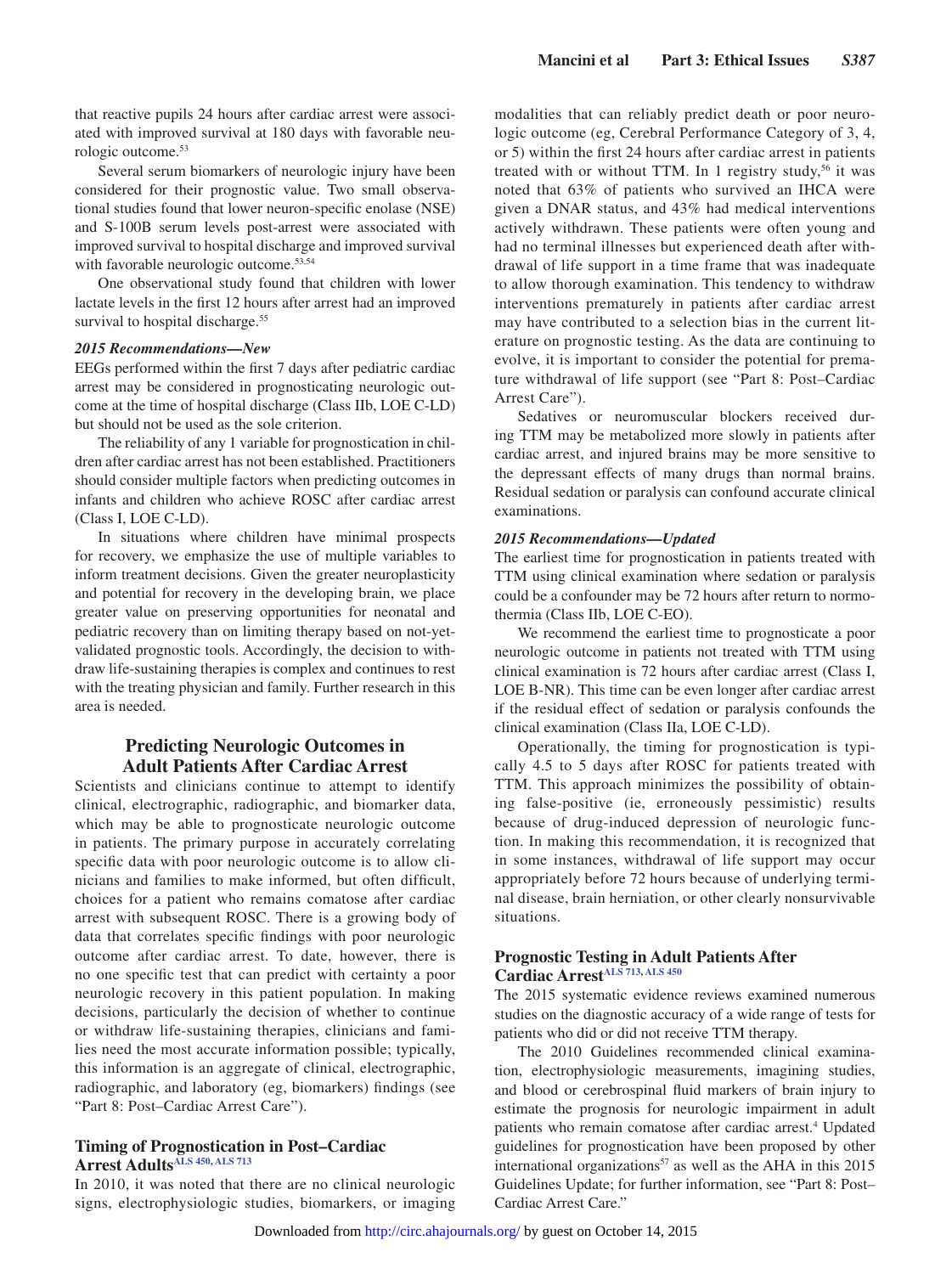This topic continues to be an area of active research. The use of TTM has demonstrated the potential to improve the neurologic outcome in certain adult patients after cardiac arrest who might otherwise have a poor neurologic outcome. Although the data and literature are becoming more robust on this particular topic, there are few differences in the types of tests used in those who are and are not treated with TTM as relates to prognosticating neurologic outcome.

#### *2015 Evidence Summary—New*

For a full description of the evidence reviewed for each assessment of neurologic function and prognosis for adults who have had cardiac arrest, refer to "Part 8: Post–Cardiac Arrest Care."

### *2015 Recommendations: Clinical Examination Findings—New*

In comatose patients who are not treated with TTM, the absence of pupillary reflex to light at 72 hours or more after cardiac arrest is a reasonable exam finding with which to predict poor neurologic outcome (FPR [false-positive rate], 0%; 95% CI, 0%–8%; Class IIa, LOE B-NR).

In comatose patients who are treated with TTM, the absence of pupillary reflex to light at 72 hours or more after cardiac arrest is useful to predict poor neurologic outcome (FPR, 0%; 95% CI, 0%–3%; Class I, LOE B-NR).

We recommend that, given their high FPRs, the findings of either absent motor movements or extensor posturing *should not* be used alone for predicting a poor neurologic outcome (FPR, 10%; 95% CI, 7%–15% to FPR, 15%; 95% CI, 5%– 31%; Class III: Harm, LOE B-NR). The motor examination may be a reasonable means to identify the population who need further prognostic testing to predict poor outcome (Class IIb, LOE B-NR).

We recommend that the presence of myoclonus, which is distinct from status myoclonus, *should not* be used to predict poor neurologic outcomes because of the high FPR (FPR, 5%; 95% CI, 3%–8% to FPR, 11%; 95% CI, 3%–26%; Class III: Harm, LOE B-NR).

In combination with other diagnostic tests at 72 or more hours after cardiac arrest, the presence of status myoclonus during the first 72 hours after cardiac arrest is a reasonable finding to help predict poor neurologic outcomes (FPR, 0%; 95% CI, 0%–4%; Class IIa, LOE B-NR).

### *2015 Recommendations: EEG[ALS 450,](https://volunteer.heart.org/apps/pico/Pages/PublicComment.aspx?q=450) [ALS 713](https://volunteer.heart.org/apps/pico/Pages/PublicComment.aspx?q=713)—Updated*

In comatose post–cardiac arrest patients who are treated with TTM, it may be reasonable to consider persistent absence of EEG reactivity to external stimuli at 72 hours after cardiac arrest, and persistent burst suppression on EEG after rewarming, to predict a poor outcome (FPR, 0%; 95% CI, 0%–3%; Class IIb, LOE B-NR).

Intractable and persistent (more than 72 hours) status epilepticus in the absence of EEG reactivity to external stimuli may be reasonable to predict poor outcome (Class IIb, LOE B-NR).

In comatose post–cardiac arrest patients who are not treated with TTM, it may be reasonable to consider the presence of burst suppression on EEG at 72 hours or more after cardiac arrest, in combination with other predictors, to predict a poor neurologic outcome (FPR, 0%; 95% CI, 0%-11%; Class IIb, LOE B-NR).

#### 2015 Recommendation: Evoked Potential<sup>*ALS 450*-Updated</sup>

In patients who are comatose after resuscitation from cardiac arrest regardless of treatment with TTM, it is reasonable to consider bilateral absence of the N20 somatosensory evoked potentials (SSEP) wave 24 to 72 hours after cardiac arrest or after rewarming a predictor of poor outcome (FPR, 1%; 95% CI, 0%–3%; Class IIa, LOE B-NR).

SSEP recording requires appropriate skills and experience, and utmost care should be taken to avoid electrical interference from muscle artifacts or from the intensive care unit environment. However, sedative drugs or temperature manipulation affect SSEPs less than they affect the EEG and clinical examination.58,59

### *2015 Recommendations: Imaging Test[sALS 713—](https://volunteer.heart.org/apps/pico/Pages/PublicComment.aspx?q=713)New*

In patients who are comatose after resuscitation from cardiac arrest and are not treated with TTM, it may be reasonable to use the presence of a marked reduction of the gray-white ratio on brain computed tomography obtained within 2 hours after cardiac arrest to predict poor outcome (Class IIb, LOE B-NR).

It may be reasonable to consider extensive restriction of diffusion on brain magnetic resonance imaging at 2 to 6 days after cardiac arrest in combination with other established predictors for predicting a poor neurologic outcome (Class IIb, LOE B-NR).

Note that acquisition and interpretation of imaging studies have not been fully standardized and are affected by interobserver variability.<sup>60</sup> Therefore, brain imaging studies for prognostication should be performed only in centers where specific experience is available.

#### *2015 Recommendations: Blood Markers[ALS 713,](https://volunteer.heart.org/apps/pico/Pages/PublicComment.aspx?q=713) [ALS 450](https://volunteer.heart.org/apps/pico/Pages/PublicComment.aspx?q=450) Updated*

Given the possibility of high FPRs, blood levels of NSE and S-100B should not be used alone to predict a poor neurologic outcome (Class III: Harm, LOE C-LD). When performed with other prognostic tests at 72 hours or more after cardiac arrest, it may be reasonable to consider high serum values of NSE at 48 to 72 hours after cardiac arrest to support the prognosis of a poor neurologic outcome (Class IIb, LOE B-NR), especially if repeated sampling reveals persistently high values (Class IIb, LOE C-LD).

Laboratory standards for NSE and S-100B measurement vary between centers, making comparison of absolute values difficult. The kinetics of these markers have not been studied, particularly during or after TTM in cardiac arrest patients. Finally, NSE and S-100B are not specific to neuronal damage and can be produced by extra–central nervous system sources (hemolysis, neuroendocrine tumors, myenteric plexus, muscle and adipose tissue breakdown). If care is not taken when drawing NSE levels and if multiple time points are not assessed, false-positive results could occur secondary to hemolysis. All of these limitations led the writing group to conclude that NSE should be limited to a confirmatory test rather than a primary method for estimating prognosis.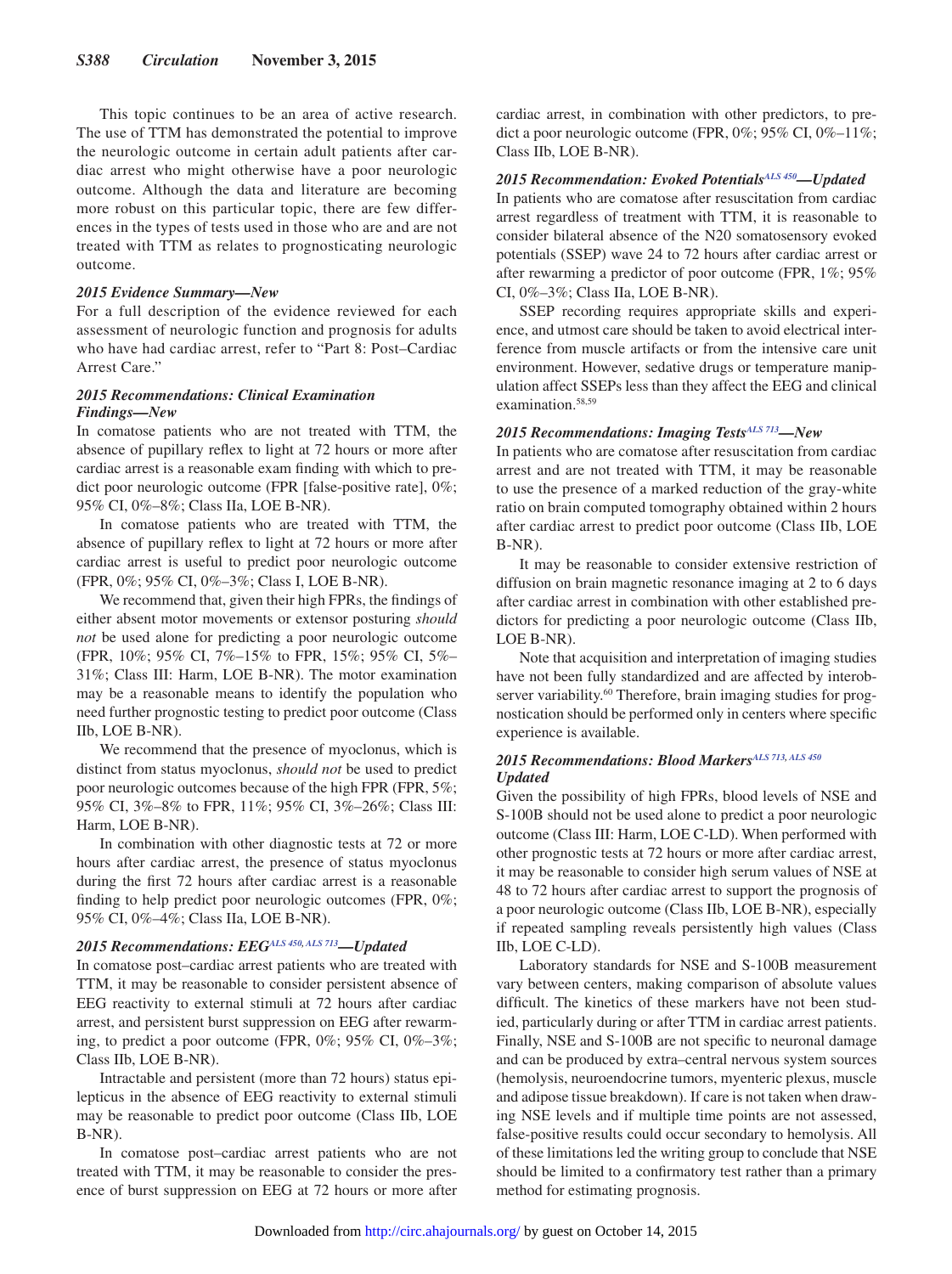### **Ethics of Organ and Tissue Donation—Updated**

Situations that offer the opportunity for organ donation include donation after neurologic determination of death, controlled donation after circulatory determination of death, and uncontrolled donation after circulatory determination of death. Controlled donation after circulatory death usually takes place in the hospital after a patient whose advanced directives or surrogate, family, and medical team agree to allow natural death and withdraw life support. Uncontrolled donation usually takes place in an emergency department after exhaustive efforts at resuscitation have failed to achieve ROSC. In 2015, the ILCOR Advanced Life Support Task Force reviewed the evidence that might address the question of whether an organ retrieved from a donor who has had CPR that was initially successful (controlled donation) or unsuccessful (uncontrolled donation) would impact survival or complications compared with an organ from a donor who did not require CPR (controlled donation).

#### *2015 Evidence Summary*

Studies comparing transplanted organ function between those organs from donors who had received successful CPR before donation and those whose donors had not received CPR before donation have found no difference in transplanted organ function. This includes immediate graft function, 1-year graft function, and 5-year graft function. Studies have also shown no evidence of worse outcome in transplanted kidneys and livers from adult donors who have not had restoration of circulation after CPR compared with those from other types of donors.<sup>61-64</sup>

#### *2015 Recommendations[ALS 449—](https://volunteer.heart.org/apps/pico/Pages/PublicComment.aspx?q=449)Updated*

We recommend that all patients who are resuscitated from cardiac arrest but who subsequently progress to death or brain death be evaluated for organ donation (Class I, LOE B-NR).

Patients who do not have ROSC after resuscitation efforts and who would otherwise have termination of efforts may be considered candidates for kidney or liver donation in settings where programs exist (Class IIb, LOE B-NR).

In making this recommendation, the decisions for termination of resuscitative efforts and the pursuit of organ donation need to be independent processes (see "Part 8: Post–Cardiac Arrest Care").

The 2010 Guidelines outlined the debate regarding the ethics of organ donation.<sup>65</sup> The debate continues today. Points to consider are outlined in Table 1, with opposing viewpoints on the issue.66–73 Although this material was not reviewed as part of the ILCOR review process, this section is intended to highlight some of the ethical issues around organ donation.

#### **Table 1. Ethical Questions and Issues Surrounding Organ Donation**

| <b>Ethical Question</b>                                                                                                                                                                        | Viewpoint                                                                                                                                                                                                                                                                        | <b>Alternative Viewpoint</b>                                                                                                                                                                      |
|------------------------------------------------------------------------------------------------------------------------------------------------------------------------------------------------|----------------------------------------------------------------------------------------------------------------------------------------------------------------------------------------------------------------------------------------------------------------------------------|---------------------------------------------------------------------------------------------------------------------------------------------------------------------------------------------------|
| How long after loss of circulation can a practitioner<br>declare death?                                                                                                                        | Between 2 and 10 minutes, based on current<br>literature documenting length of time that<br>autoresuscitation (unassisted return of spontaneous<br>circulation) has occurred, as long as the decision to<br>allow natural death has been made.                                   | Not until the point in time that resuscitative<br>efforts could not restore spontaneous circulation.<br>Currently we do not have evidence to support how<br>long this would be.                   |
|                                                                                                                                                                                                | Between 7 and 10 minutes after resuscitative<br>efforts have stopped in uncontrolled donation after<br>circulatory determination of death.                                                                                                                                       |                                                                                                                                                                                                   |
| Are individuals and surrogates truly and fully<br>informed when consenting for organ donation?                                                                                                 | Individuals may consent by designating the decision<br>on a driver's license, in advance directives and wills,<br>or through an online donor registry. If no previous<br>consent by a patient exists, a surrogate will usually<br>have to give consent if the patient is unable. | Individuals who consent to organ donation may not<br>understand the dying process or be aware of the<br>ethical dilemmas involved in organ donation.                                              |
| Are there conflicts of interest?                                                                                                                                                               | Organ donation should not be considered until the<br>decision has been made to allow natural death and<br>withdraw life support.                                                                                                                                                 | There is perception that those who care for<br>patients and participate in withdrawal decisions are<br>providers who care for organ recipients and may be<br>biased.                              |
|                                                                                                                                                                                                | Organ procurement teams and transplant surgeons<br>are not to be involved in the decisions or act of<br>withdrawing support or declaring death.                                                                                                                                  | Some believe that it is impossible to not consider<br>organ donation as decisions to withdraw life support<br>are being made and, therefore, could influence the<br>decision to withdraw support. |
|                                                                                                                                                                                                | Consent for donation should be requested by a<br>trained individual who is not part of the care team.                                                                                                                                                                            |                                                                                                                                                                                                   |
| Should antemortem interventions be performed<br>(eq. administration of heparin, vasodilators,<br>bronchoscopy, cannulating large vessels-all<br>for the purpose of preserving organ function)? | If the actual risk to the donor is low and is fully<br>disclosed to patients and families, the procedure is<br>ethically acceptable.                                                                                                                                             | There is concern that these procedures pose risks to<br>the donor and benefit only the recipient.                                                                                                 |
| What postmortem procedures are ethically<br>acceptable (eq. procedures such as extracorporeal<br>membrane oxygenation that restore circulation and<br>oxygenation)?                            | Restoring circulation to organs can result in better<br>outcomes of transplanted organs. As long as oxygen<br>and circulation are not supplied to the brain by the<br>procedure, the diagnosis of death is still valid.                                                          | Procedures that restore oxygenation and circulation are<br>unacceptable because they could reverse death.                                                                                         |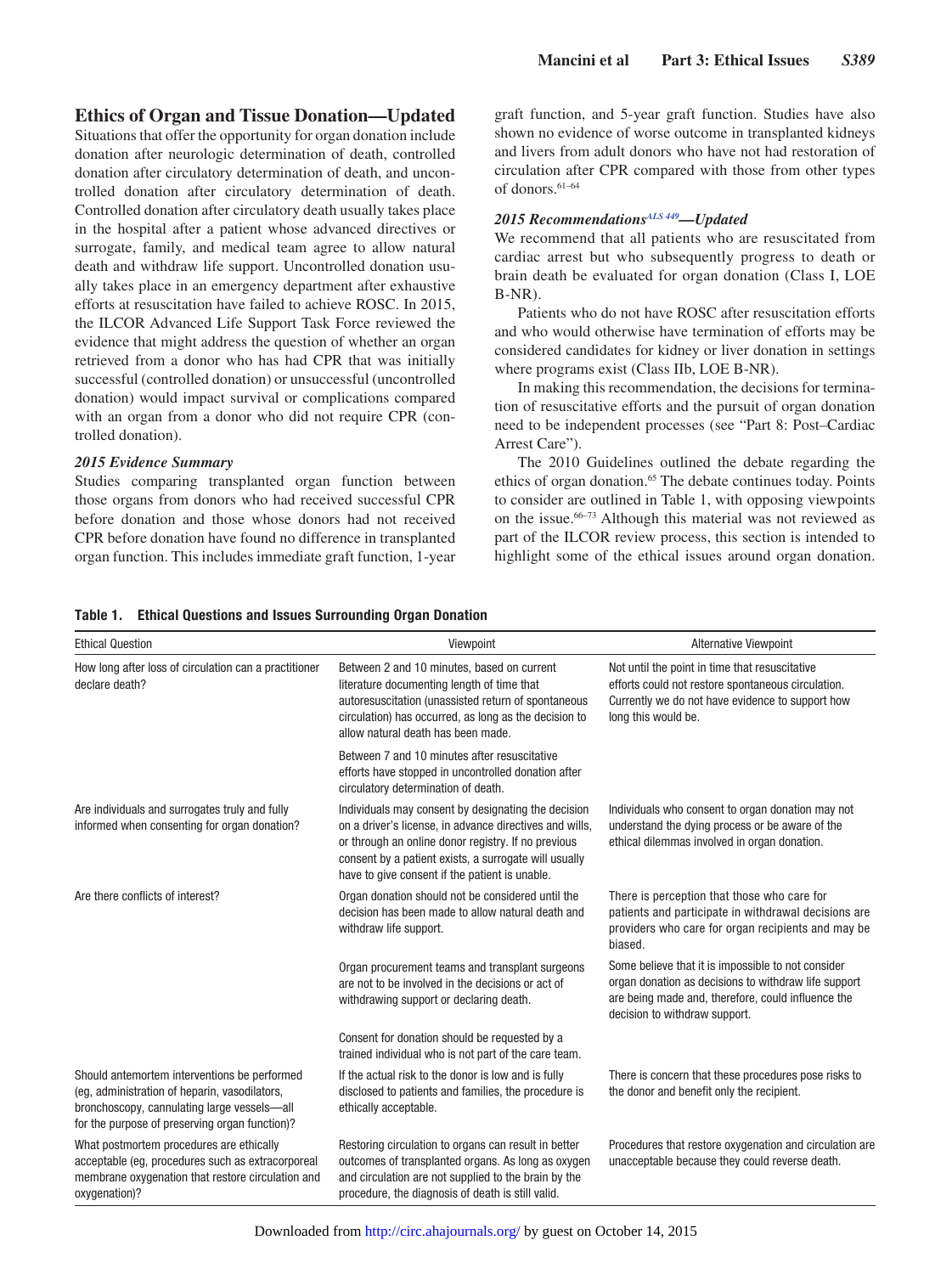A full discussion of the merits of each of these viewpoints is beyond the scope of this publication.

#### **Summary**

Managing the multiple decisions associated with resuscitation is challenging from many perspectives, and no more so than when healthcare providers are dealing with the ethics surrounding decisions to provide or withhold emergency cardiovascular care. This is especially true with the increasing availability of technologies that hold the promise of improved outcomes after cardiac arrest, such as ECPR and TTM.

In this 2015 Guidelines Update, we have provided the evidence identified by 7 systematic reviews and the clarifying language to several other topics that were covered in the 2010

systematic review process but were not subjected to a full evidence review in 2015.

There is often insufficient evidence to recommend for or against specific interventions due to the uncertainty of determining a prognosis and predicting a particular outcome. As such, a solid understanding of the ethical principles surrounding autonomy and decision making must be coupled with the best information available at the time. Beyond decisions regarding the initiation and termination of life support, family presence during resuscitations and organ donation also require healthcare providers to consider both science and ethics when providing patientcentered care.

As the science that informs resuscitation efforts continues to advance, so too must our efforts to understand the ethical implications that accompany them.

### **Disclosures**

#### **Part 3: Ethical Issues: 2015 Guidelines Update Writing Group Disclosures**

| <b>Writing Group</b><br>Member | Employment                                                     | Research<br>Grant | Other Research<br>Support    | Speakers' Bureau/<br>Honoraria | Expert<br>Witness                      | Ownership<br>Interest | Consultant/<br><b>Advisory Board</b> | <b>Other</b> |
|--------------------------------|----------------------------------------------------------------|-------------------|------------------------------|--------------------------------|----------------------------------------|-----------------------|--------------------------------------|--------------|
| Mary E. Mancini                | University of Texas at Arlington                               | None              | None                         | None                           | None                                   | None                  | None                                 | None         |
| Douglas S. Diekema             | University of Washington<br><b>School of Medicine</b>          | None              | None                         | None                           | None                                   | None                  | None                                 | None         |
| Theresa A. Hoadley             | <b>St. Francis Medical</b><br><b>Center College of Nursing</b> | None              | None<br>None<br>None<br>None |                                | None                                   | None                  |                                      |              |
| Kelly D. Kadlec                | Children's Hospital<br><b>Medical Center</b>                   | None              | None                         | None                           | None                                   | None                  | None                                 | None         |
| Marygrace H. Leveille          | <b>Baylor University Medical Center</b>                        | None              | None                         | None                           | None                                   | None                  | None                                 | None         |
| Jane E. McGowan                | St. Christopher's<br><b>Hospital for Children</b>              | None              | None                         | None                           | St. Christopher's<br>Hospital*; USDOJ* | None                  | None                                 | None         |
| Michele M. Munkwitz            | University of Arizona                                          | None              | None                         | None                           | None                                   | None                  | None                                 | None         |
| Ashish R. Panchal              | <b>Ohio State University</b>                                   | None              | None                         | None                           | None                                   | None                  | None                                 | None         |
| Michael R. Sayre               | University of Washington                                       | None              | None                         | None                           | None                                   | None                  | None                                 | None         |
| <b>Consultant</b>              |                                                                |                   |                              |                                |                                        |                       |                                      |              |
| Elizabeth H. Sinz              | Pennsylvania State University<br><b>College of Medicine</b>    | None              | None                         | None                           | None                                   | None                  | American Heart<br>Association+       | None         |

This table represents the relationships of writing group members that may be perceived as actual or reasonably perceived conflicts of interest as reported on the Disclosure Questionnaire, which all members of the writing group are required to complete and submit. A relationship is considered to be "significant" if (a) the person receives \$10 000 or more during any 12-month period, or 5% or more of the person's gross income; or (b) the person owns 5% or more of the voting stock or share of the entity, or owns \$10 000 or more of the fair market value of the entity. A relationship is considered to be "modest" if it is less than "significant" under the preceding definition.

\*Modest.

†Significant.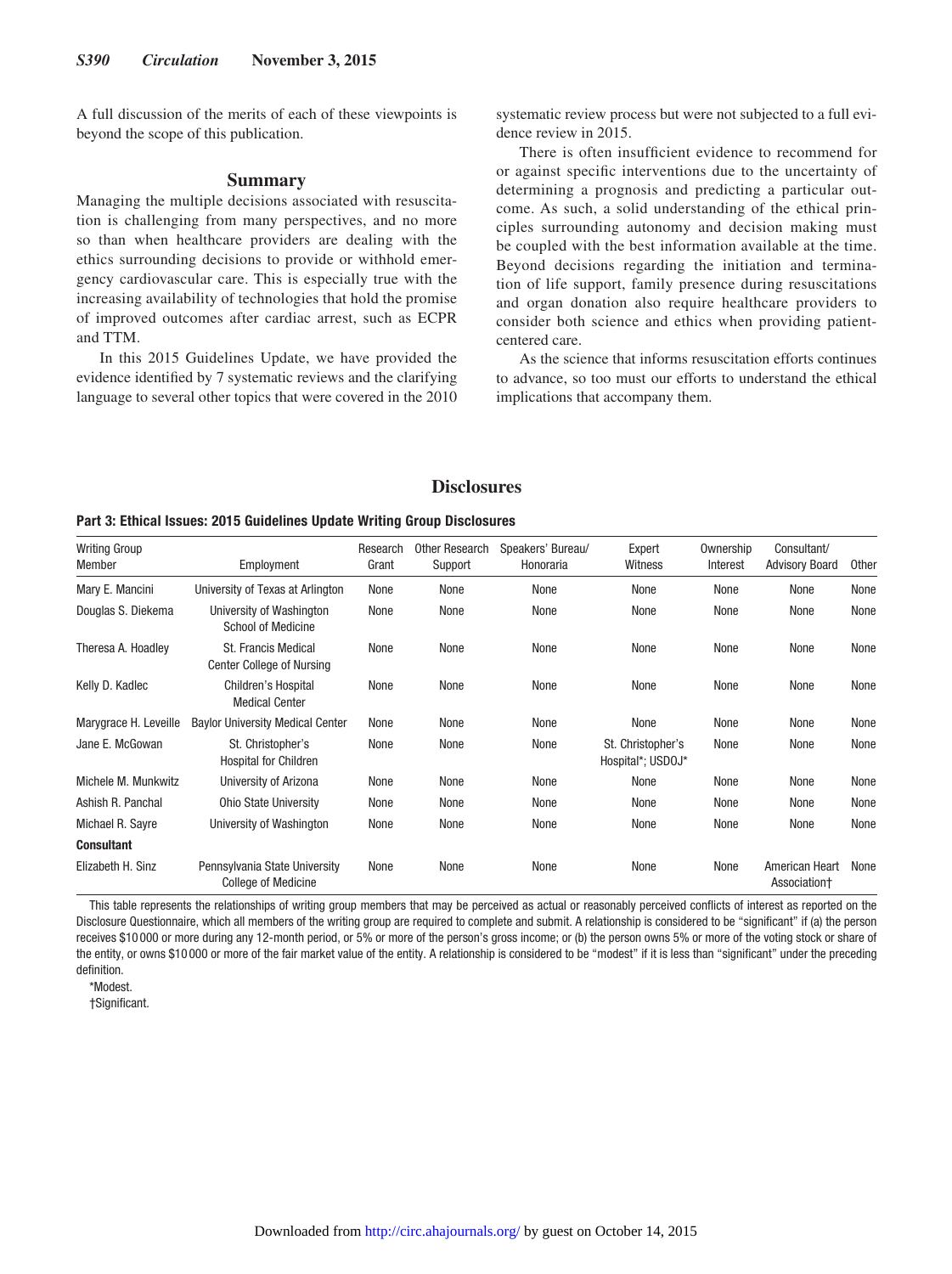## **Appendix**

### **2015 Guidelines Update: Part 3 Recommendations**

| Year Last<br>Reviewed | <b>Guidelines Part</b>           | Topic                                                                                         | Recommendation                                                                                                                                                                                                                                                                                                                                                                                                                                                                                                                                                                                                                                                                                                                                                                                                                                                                                                                                                                          | Comments         |
|-----------------------|----------------------------------|-----------------------------------------------------------------------------------------------|-----------------------------------------------------------------------------------------------------------------------------------------------------------------------------------------------------------------------------------------------------------------------------------------------------------------------------------------------------------------------------------------------------------------------------------------------------------------------------------------------------------------------------------------------------------------------------------------------------------------------------------------------------------------------------------------------------------------------------------------------------------------------------------------------------------------------------------------------------------------------------------------------------------------------------------------------------------------------------------------|------------------|
| 2015                  | Part 3: Ethical<br><b>Issues</b> | The Use of Extracorporeal<br>CPR in OHCA                                                      | There is insufficient evidence to recommend the routine use of ECPR for<br>patients with cardiac arrest. In settings where it can be rapidly implemented,<br>ECPR may be considered for select patients for whom the suspected etiology of<br>the cardiac arrest is potentially reversible during a limited period of mechanical<br>cardiorespiratory support (Class IIb, LOE C-LD).                                                                                                                                                                                                                                                                                                                                                                                                                                                                                                                                                                                                    | new for 2015     |
| 2015                  | Part 3: Ethical<br><b>Issues</b> | Intra-arrest Prognostic<br><b>Factors for Cardiac Arrest</b><br>in Infants and Children       | Multiple variables should be used when attempting to prognosticate outcomes<br>during cardiac arrest (Class I, LOE C-LD).                                                                                                                                                                                                                                                                                                                                                                                                                                                                                                                                                                                                                                                                                                                                                                                                                                                               | new for 2015     |
| 2015                  | Part 3: Ethical<br><b>Issues</b> | The Use of a Prognostic<br>Score in the Delivery<br>Room for Preterm Infants                  | However, in individual cases, when counseling a family and constructing<br>a prognosis for survival at gestations below 25 weeks, it is reasonable to<br>consider variables such as perceived accuracy of gestational age assignment,<br>the presence or absence of chorioamnionitis, and the level of care available for<br>location of delivery. It is also recognized that decisions about appropriateness<br>of resuscitation below 25 weeks of gestation will be influenced by region-<br>specific guidelines. In making this statement, a higher value was placed<br>on the lack of evidence for a generalized prospective approach to changing<br>important outcomes over improved retrospective accuracy and locally validated<br>counseling policies. The most useful data for antenatal counseling provides<br>outcome figures for infants alive at the onset of labor, not only for those born<br>alive or admitted to a neonatal intensive care unit (Class IIb, LOE C-LD). | new for 2015     |
| 2015                  | Part 3: Ethical<br><b>Issues</b> | <b>Terminating Resuscitative</b><br><b>Efforts in Term Infants</b>                            | We suggest that, in infants with an Apgar score of 0 after 10 minutes of<br>resuscitation, if the heart rate remains undetectable, it may be reasonable to<br>stop assisted ventilations; however, the decision to continue or discontinue<br>resuscitative efforts must be individualized. Variables to be considered<br>may include whether the resuscitation was considered optimal; availability<br>of advanced neonatal care, such as therapeutic hypothermia; specific<br>circumstances before delivery (eg, known timing of the insult); and wishes<br>expressed by the family (Class IIb, LOE C-LD).                                                                                                                                                                                                                                                                                                                                                                            | updated for 2015 |
| 2015                  | Part 3: Ethical<br><b>Issues</b> | The Use of ECPR in IHCA                                                                       | There is insufficient evidence to recommend the routine use of ECPR for<br>patients with cardiac arrest. In settings where it can be rapidly implemented,<br>ECPR may be considered for select cardiac arrest patients for whom the<br>suspected etiology of the cardiac arrest is potentially reversible during a limited<br>period of mechanical cardiorespiratory support. (Class IIb, LOE C-LD).                                                                                                                                                                                                                                                                                                                                                                                                                                                                                                                                                                                    | new for 2015     |
| 2015                  | Part 3: Ethical<br><b>Issues</b> | The Use of ECPR in IHCA                                                                       | ECPR may be considered for pediatric patients with cardiac diagnoses who<br>have IHCA in settings with existing ECMO protocols, expertise, and equipment<br>(Class IIb, LOE C-LD).                                                                                                                                                                                                                                                                                                                                                                                                                                                                                                                                                                                                                                                                                                                                                                                                      | new for 2015     |
| 2015                  | Part 3: Ethical<br><b>Issues</b> | <b>Terminating Cardiac</b><br><b>Arrest Resuscitative</b><br><b>Efforts in Pediatric IHCA</b> | Multiple variables should be used when attempting to prognosticate outcomes<br>during cardiac arrest (Class I, LOE C-LD).                                                                                                                                                                                                                                                                                                                                                                                                                                                                                                                                                                                                                                                                                                                                                                                                                                                               | new for 2015     |
| 2015                  | Part 3: Ethical<br><b>Issues</b> | Prognostication<br>During CPR                                                                 | In intubated patients, failure to achieve an ETCO <sub>2</sub> of greater than 10 mm Hg<br>by waveform capnography after 20 minutes of CPR may be considered as<br>one component of a multimodal approach to decide when to end resuscitative<br>efforts but should not be used in isolation (Class IIb, LOE C-LD).                                                                                                                                                                                                                                                                                                                                                                                                                                                                                                                                                                                                                                                                     | new for 2015     |
| 2015                  | Part 3: Ethical<br><b>Issues</b> | Prognostication During CPR                                                                    | In nonintubated patients, a specific ETCO <sub>2</sub> cutoff value at any time during CPR should<br>not be used as an indication to end resuscitative efforts (Class III: Harm, LOE C-EO).                                                                                                                                                                                                                                                                                                                                                                                                                                                                                                                                                                                                                                                                                                                                                                                             | new for 2015     |
| 2015                  | Part 3: Ethical<br><b>Issues</b> | <b>Predictive Factors After</b><br>Cardiac Arrest in Pediatric<br>Patients                    | EEGs performed within the first 7 days after pediatric cardiac arrest may be<br>considered in prognosticating neurologic outcome at the time of hospital<br>discharge (Class IIb, LOE C-LD) but should not be used as the sole criterion.                                                                                                                                                                                                                                                                                                                                                                                                                                                                                                                                                                                                                                                                                                                                               | new for 2015     |
| 2015                  | Part 3: Ethical<br><b>Issues</b> | <b>Predictive Factors After</b><br>Cardiac Arrest in Pediatric<br>Patients                    | The reliability of any 1 variable for prognostication in children after cardiac<br>arrest has not been established. Practitioners should consider multiple factors<br>when predicting outcomes in infants and children who achieve ROSC after<br>cardiac arrest (Class I, LOE C-LD).                                                                                                                                                                                                                                                                                                                                                                                                                                                                                                                                                                                                                                                                                                    | new for 2015     |
| 2015                  | Part 3: Ethical<br><b>Issues</b> | Timing of Prognostication in<br>Post-Cardiac Arrest Adults                                    | The earliest time for prognostication in patients treated with TTM using clinical<br>examination where sedation or paralysis could be a confounder may be 72 hours<br>after return to normothermia (Class IIb, LOE C-EO).                                                                                                                                                                                                                                                                                                                                                                                                                                                                                                                                                                                                                                                                                                                                                               | updated for 2015 |
|                       |                                  |                                                                                               |                                                                                                                                                                                                                                                                                                                                                                                                                                                                                                                                                                                                                                                                                                                                                                                                                                                                                                                                                                                         | (Continued)      |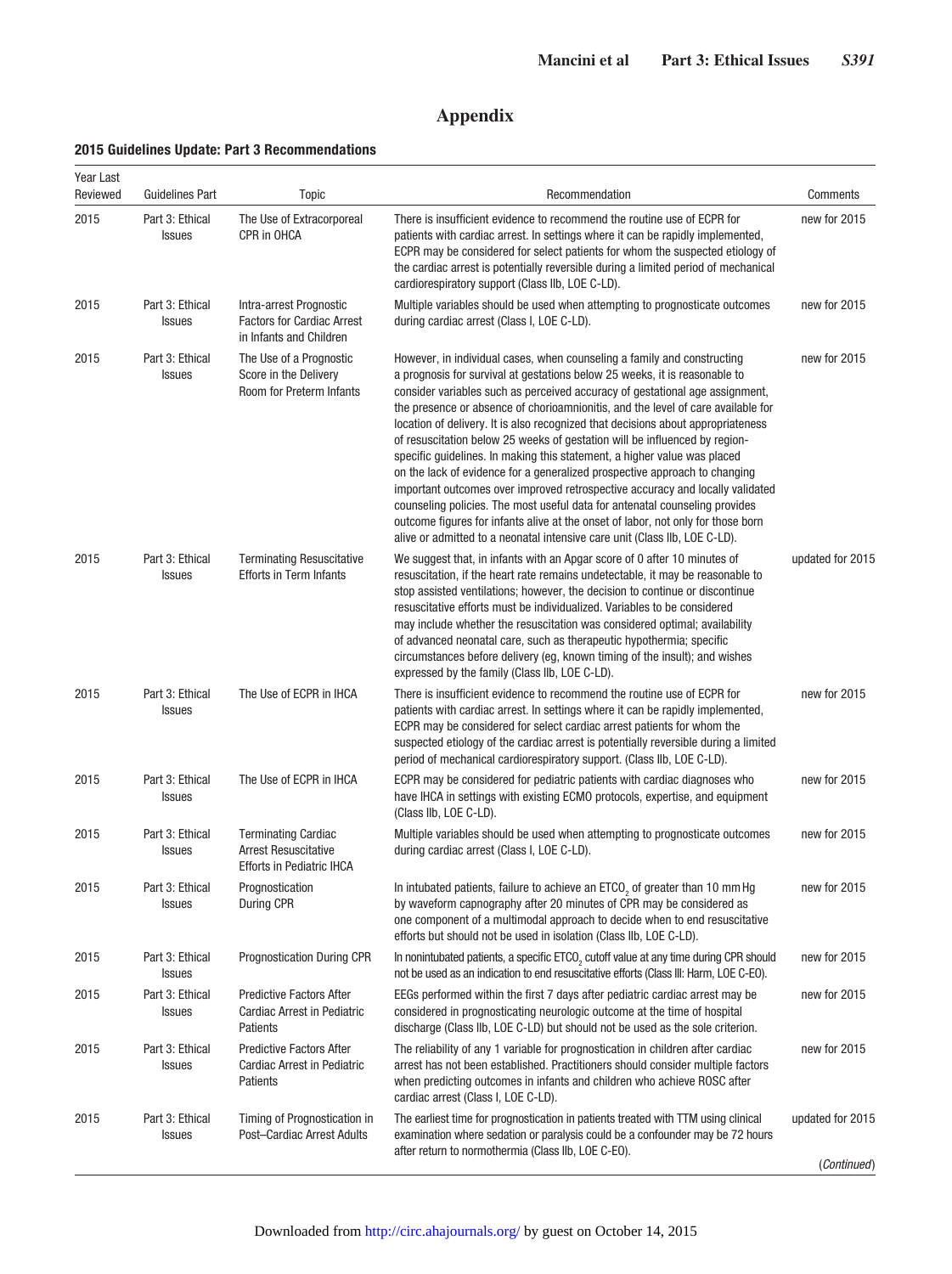### **2015 Guidelines Update: Part 3 Recommendations,** *Continued*

| Year Last<br>Reviewed | Guidelines Part                  | Topic                                                                                                 | Recommendation                                                                                                                                                                                                                                                                                                                                                         | Comments         |
|-----------------------|----------------------------------|-------------------------------------------------------------------------------------------------------|------------------------------------------------------------------------------------------------------------------------------------------------------------------------------------------------------------------------------------------------------------------------------------------------------------------------------------------------------------------------|------------------|
| 2015                  | Part 3: Ethical<br><b>Issues</b> | Timing of Prognostication in<br>Post-Cardiac Arrest Adults                                            | We recommend the earliest time to prognosticate a poor neurologic outcome<br>in patients not treated with TTM using clinical examination is 72 hours after<br>cardiac arrest (Class I, LOE B-NR).                                                                                                                                                                      | updated for 2015 |
| 2015                  | Part 3: Ethical<br><b>Issues</b> | Timing of Prognostication in<br>Post-Cardiac Arrest Adults                                            | This time can be even longer after cardiac arrest if the residual effect of<br>sedation or paralysis confounds the clinical examination (Class IIa, LOE C-LD).                                                                                                                                                                                                         | new for 2015     |
| 2015                  | Part 3: Ethical<br><b>Issues</b> | Prognostic Testing in Adult<br>Patients After Cardiac Arrest:<br><b>Clinical Exam Findings</b>        | In comatose patients who are not treated with TTM, the absence of pupillary<br>reflex to light at 72 hours or more after cardiac arrest is a reasonable exam<br>finding with which to predict poor neurologic outcome (FPR, 0%; 95% CI,<br>0%-8%; Class IIa, LOE B-NR).                                                                                                | new for 2015     |
| 2015                  | Part 3: Ethical<br><b>Issues</b> | Prognostic Testing in Adult<br><b>Patients After Cardiac Arrest:</b><br><b>Clinical Exam Findings</b> | In comatose patients who are treated with TTM, the absence of pupillary<br>reflex to light at 72 hours or more after cardiac arrest is useful to predict poor<br>neurologic outcome (FPR, 0%; 95% CI, 0%-3%; Class I, LOE B-NR).                                                                                                                                       | new for 2015     |
| 2015                  | Part 3: Ethical<br><b>Issues</b> | Prognostic Testing in Adult<br>Patients After Cardiac Arrest:<br><b>Clinical Exam Findings</b>        | We recommend that, given their high FPRs, the findings of either absent motor<br>movements or extensor posturing should not be used alone for predicting a<br>poor neurologic outcome (FPR, 10%; 95% Cl, 7%-15% to FPR, 15%; 95% Cl,<br>5%-31%; Class III: Harm, LOE B-NR).                                                                                            | new for 2015     |
| 2015                  | Part 3: Ethical<br><b>Issues</b> | Prognostic Testing in Adult<br>Patients After Cardiac Arrest:<br><b>Clinical Exam Findings</b>        | The motor examination may be a reasonable means to identify the population<br>who need further prognostic testing to predict poor outcome (Class IIb, LOE<br>B-NR).                                                                                                                                                                                                    | new for 2015     |
| 2015                  | Part 3: Ethical<br><b>Issues</b> | Prognostic Testing in Adult<br>Patients After Cardiac Arrest:<br><b>Clinical Exam Findings</b>        | We recommend that the presence of myoclonus, which is distinct from status<br>myoclonus, should not be used to predict poor neurologic outcomes because of<br>the high FPR (FPR, 5%; 95% Cl, 3%-8% to FPR, 11%; 95% Cl, 3%-26%; Class<br>III: Harm, LOE B-NR).                                                                                                         | new for 2015     |
| 2015                  | Part 3: Ethical<br><b>Issues</b> | Prognostic Testing in Adult<br>Patients After Cardiac Arrest:<br><b>Clinical Exam Findings</b>        | In combination with other diagnostic tests at 72 or more hours after cardiac<br>arrest, the presence of status myoclonus during the first 72 hours after cardiac<br>arrest is a reasonable finding to help predict poor neurologic outcomes (FPR,<br>0%; 95% CI, 0%-4%; Class IIa, LOE B-NR).                                                                          | new for 2015     |
| 2015                  | Part 3: Ethical<br><b>Issues</b> | Prognostic Testing in Adult<br><b>Patients After Cardiac Arrest:</b><br>EEG                           | In comatose post-cardiac arrest patients who are treated with TTM, it may be<br>reasonable to consider persistent absence of EEG reactivity to external stimuli<br>at 72 hours after cardiac arrest, and persistent burst suppression on EEG after<br>rewarming, to predict a poor outcome (FPR, 0%; 95% CI, 0%-3%; Class IIb,<br>LOE B-NR).                           | updated for 2015 |
| 2015                  | Part 3: Ethical<br><b>Issues</b> | Prognostic Testing in Adult<br>Patients After Cardiac Arrest:<br>EEG                                  | Intractable and persistent (more than 72 hours) status epilepticus in the<br>absence of EEG reactivity to external stimuli may be reasonable to predict poor<br>outcome (Class IIb, LOE B-NR).                                                                                                                                                                         | updated for 2015 |
| 2015                  | Part 3: Ethical<br><b>Issues</b> | Prognostic Testing in Adult<br>Patients After Cardiac Arrest:<br>EEG                                  | In comatose post-cardiac arrest patients who are not treated with TTM, it may<br>be reasonable to consider the presence of burst suppression on EEG at 72 hours<br>or more after cardiac arrest, in combination with other predictors, to predict a<br>poor neurologic outcome (FPR, 0%; 95% CI, 0%-11%; Class IIb, LOE B-NR).                                         | updated for 2015 |
| 2015                  | Part 3: Ethical<br><b>Issues</b> | Prognostic Testing in Adult<br>Patients After Cardiac Arrest:<br><b>Evoked Potentials</b>             | In patients who are comatose after resuscitation from cardiac arrest regardless<br>of treatment with TTM, it is reasonable to consider bilateral absence of the N20<br>SSEP wave 24 to 72 hours after cardiac arrest or after rewarming a predictor of<br>poor outcome (FPR, 1%; 95% CI, 0%-3%; Class IIa, LOE B-NR).                                                  | updated for 2015 |
| 2015                  | Part 3: Ethical<br><b>Issues</b> | Prognostic Testing in Adult<br>Patients After Cardiac Arrest:<br><b>Imaging Tests</b>                 | In patients who are comatose after resuscitation from cardiac arrest and<br>not treated with TTM, it may be reasonable to use the presence of a marked<br>reduction of the gray-white ratio (GWR) on brain CT obtained within 2 hours<br>after cardiac arrest to predict poor outcome (Class IIb, LOE B-NR).                                                           | new for 2015     |
| 2015                  | Part 3: Ethical<br><b>Issues</b> | Prognostic Testing in Adult<br>Patients After Cardiac Arrest:<br><b>Imaging Tests</b>                 | It may be reasonable to consider extensive restriction of diffusion on brain<br>MRI at 2 to 6 days after cardiac arrest in combination with other established<br>predictors to predict a poor neurologic outcome (Class IIb, LOE B-NR).                                                                                                                                | new for 2015     |
| 2015                  | Part 3: Ethical<br><b>Issues</b> | Prognostic Testing in Adult<br>Patients After Cardiac Arrest:<br><b>Blood Markers</b>                 | Given the possibility of high FPRs, blood levels of NSE and S-100B should not<br>be used alone to predict a poor neurologic outcome (Class III: Harm, LOE C-LD).                                                                                                                                                                                                       | updated for 2015 |
| 2015                  | Part 3: Ethical<br><b>Issues</b> | Prognostic Testing in Adult<br>Patients After Cardiac Arrest:<br><b>Blood Markers</b>                 | When performed with other prognostic tests at 72 hours or more after cardiac<br>arrest, it may be reasonable to consider high serum values of NSE at 48 to<br>72 hours after cardiac arrest to support the prognosis of a poor neurologic<br>outcome (Class IIb, LOE B-NR), especially if repeated sampling reveals<br>persistently high values (Class IIb, LOE C-LD). | updated for 2015 |
|                       |                                  |                                                                                                       |                                                                                                                                                                                                                                                                                                                                                                        | (Continued)      |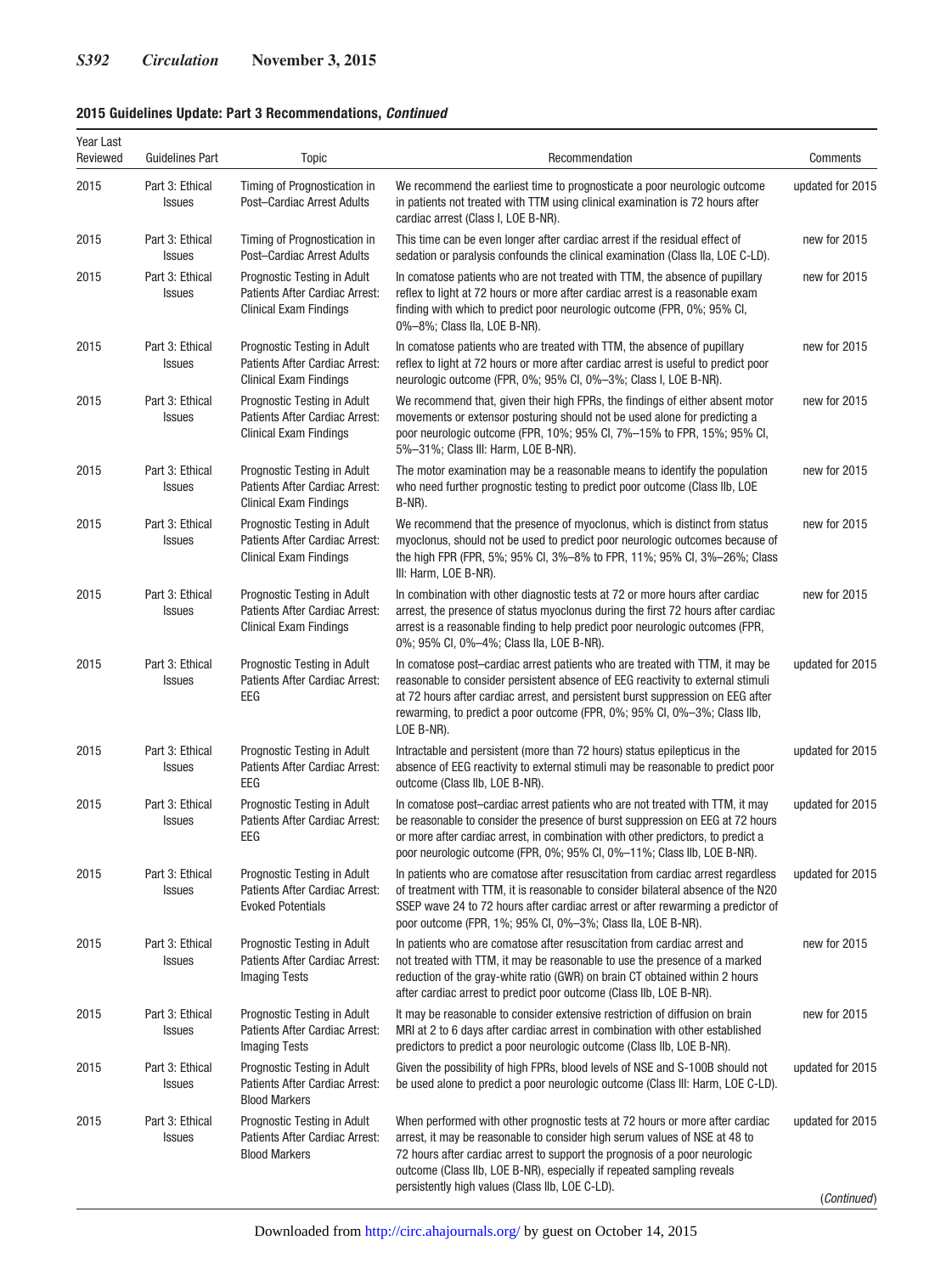#### 2015 Part 3: Ethical Issues Ethics of Organ and Tissue Donation We recommend that all patients who are resuscitated from cardiac arrest but who subsequently progress to death or brain death be evaluated for organ donation (Class I, LOE B-NR). updated for 2015 2015 Part 3: Ethical Issues Ethics of Organ and Tissue Donation Patients who do not have ROSC after resuscitation efforts and who would otherwise have termination of efforts may be considered candidates for kidney or liver donation in settings where programs exist (Class IIb, LOE B-NR). new for 2015 The following recommendations were not reviewed in 2015. For more information, see the 2010 AHA Guidelines for CPR and ECC, ["Part 3: Ethics](http://circ.ahajournals.org/content/122/18_suppl_3/S665.full.pdf+html)." 2010 Part 3: Ethical Issues Principle of Futility Conditions such as irreversible brain damage or brain death cannot be reliably assessed or predicted at the time of cardiac arrest. Withholding resuscitation and the discontinuation of life-sustaining treatment during or after resuscitation are ethically equivalent. In situations where the prognosis is uncertain, a trial of treatment may be initiated while further information is gathered to help determine the likelihood of survival, the patient's preferences, and the expected clinical course (Class IIb, LOE C). not reviewed in 2015 2010 Part 3: Ethical Issues Terminating Resuscitative Efforts in a BLS Out-of-Hospital System It is recommended that regional or local EMS authorities use the BLS termination rule to develop protocols for the termination of resuscitative efforts by BLS providers for adult victims of cardiac arrest in areas where advanced life support is not available or may be significantly delayed (Class I, LOE A). not reviewed in 2015 2010 Part 3: Ethical Issues Terminating Resuscitative Efforts in a BLS Out-of-Hospital System The reliability and validity of this rule is uncertain if modified (Class IIb, LOE A). not reviewed in 2015 2010 Part 3: Ethical Issues Terminating Resuscitative Efforts in an ALS Out-of-Hospital System An ALS termination of resuscitation rule was derived from a diverse population of rural and urban EMS settings. This rule recommends considering terminating resuscitation when ALL of the following criteria apply before moving to the ambulance for transport: (1) arrest was not witnessed; (2) no bystander CPR was provided; (3) no ROSC after full ALS care in the field; and (4) no AED shocks were delivered. This rule has been retrospectively externally validated for adult patients in several regions in the US, Canada, and Europe, and it is reasonable to employ this rule in all ALS services (Class IIa, LOE B). not reviewed in 2015 2010 Part 3: Ethical Issues Terminating Resuscitative Efforts in a Combined BLS and ALS Out-of-Hospital System In a tiered ALS- and BLS-provider system, the use of a universal rule can avoid confusion at the scene of a cardiac arrest without compromising diagnostic accuracy. The BLS rule is reasonable to use in these services (Class IIa, LOE B). not reviewed in 2015 2010 Part 3: Ethical Issues Providing Emotional Support to the Family During Resuscitative Efforts in Cardiac Arrest In the absence of data documenting harm and in light of data suggesting that it may be helpful, offering select family members the opportunity to be present during a resuscitation is reasonable and desirable (assuming that the patient, if an adult, has not raised a prior objection) (Class IIa, LOE C for adults and Class I, LOE B for pediatric patients). not reviewed in 2015 2010 Part 3: Ethical Issues Providing Emotional Support to the Family During Resuscitative Efforts in Cardiac Arrest In the absence of data documenting harm and in light of data suggesting that it may be helpful, offering select family members the opportunity to be present during a resuscitation is reasonable and desirable (assuming that the patient, if an adult, has not raised a prior objection) (Class IIa, LOE C for adults and Class I, LOE B for pediatric patients). not reviewed in 2015 2010 Part 3: Ethical Issues Ethics of Organ and Tissue Donation It is reasonable to suggest that all communities should optimize retrieval of tissue and organ donations in brain dead post–cardiac arrest patients (in-hospital) and those pronounced dead in the out-of-hospital setting (Class IIa, LOE B). not reviewed in 2015 2010 Part 3: Ethical Issues Ethics of Organ and Tissue Donation Medical directors of EMS agencies, emergency departments (EDs), and critical care units (CCUs) should develop protocols and implementation plans with the regional organ and tissue donation program to optimize donation following a cardiac arrest death (Class I, LOE C). not reviewed in 2015 2010 Part 3: Ethical Issues Criteria for Not Starting CPR in Newly Born Infant IHCA There are prescribed recommendations to guide the initiation of resuscitative efforts in newly born infants. When gestational age, birth weight, or congenital anomalies are associated with almost certain early death and when unacceptably high morbidity is likely among the rare survivors, resuscitation is not indicated. Examples may include extreme prematurity (gestational age <23 weeks or birth weight <400 g), anencephaly, and some major chromosomal abnormalities such as trisomy 13 (Class IIb, LOE C). not reviewed in 2015 2010 Part 3: Ethical Issues Criteria for Not Starting CPR in Newly Born Infant IHCA In conditions associated with uncertain prognosis where survival is borderline, the morbidity rate is relatively high, and the anticipated burden to the child is high, parental desires concerning initiation of resuscitation should be supported (Class IIb, LOE C). not reviewed in 2015 Year Last Reviewed Guidelines Part Topic Recommendation Comments

#### **2015 Guidelines Update: Part 3 Recommendations,** *Continued*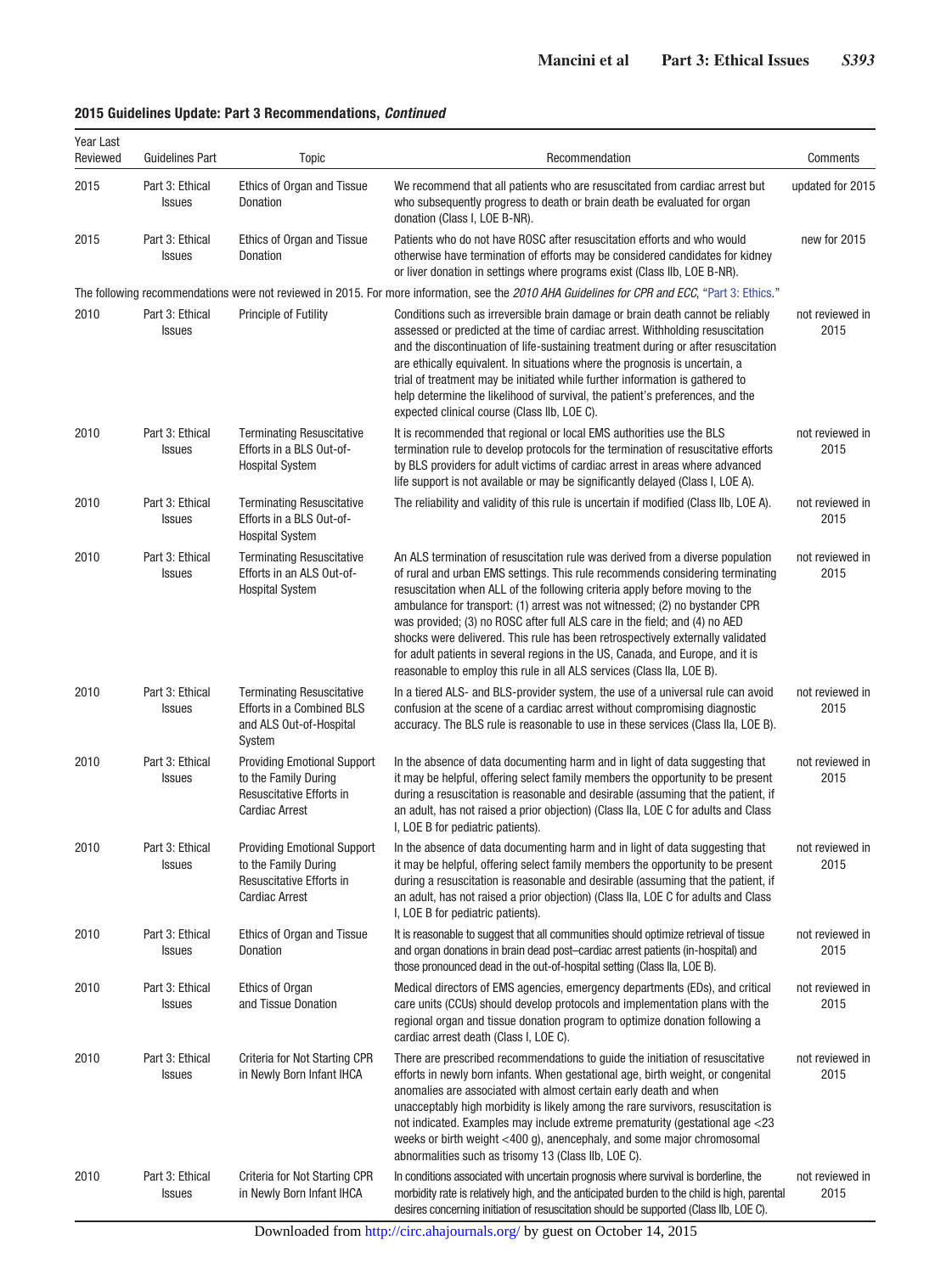#### **References**

- 1. Guru V, Verbeek PR, Morrison LJ. Response of paramedics to terminally ill patients with cardiac arrest: an ethical dilemma. *CMAJ*. 1999;161:1251–1254.
- 2. Wiese CH, Bartels UE, Zausig YA, Pfirstinger J, Graf BM, Hanekop GG. Prehospital emergency treatment of palliative care patients with cardiac arrest: a retrolective investigation. *Support Care Cancer*. 2010;18:1287– 1292. doi: 10.1007/s00520-009-0746-8.
- 3. Miller W, Levy P, Lamba S, Zalenski RJ, Compton S. Descriptive analysis of the in-hospital course of patients who initially survive out-of-hospital cardiac arrest but die in-hospital. *J Palliat Med*. 2010;13:19–22. doi: 10.1089/jpm.2009.0248.
- 4. Morrison LJ, Kierzek G, Diekema DS, Sayre MR, Silvers SM, Idris AH, Mancini ME. Part 3: ethics: 2010 American Heart Association Guidelines for Cardiopulmonary Resuscitation and Emergency Cardiovascular Care. *Circulation*. 2010;122(suppl 3):S665–S675. doi: 10.1161/ CIRCULATIONAHA.110.970905.
- 5. Beauchamp TL, Childress J. *Principles of Biomedical Ethics*. Oxford, England: Oxford University Press; 2008.
- 6. Simon JR. Refusal of care: the physician-patient relationship and decisionmaking capacity. *Ann Emerg Med*. 2007;50:456–461. doi: 10.1016/j. annemergmed.2007.04.016.
- 7. Hickman SE, Keevern E, Hammes BJ. Use of the physician orders for life-sustaining treatment program in the clinical setting: a systematic review of the literature. *J Am Geriatr Soc*. 2015;63:341–350. doi: 10.1111/ jgs.13248.
- 8. Avalli L, Maggioni E, Formica F, Redaelli G, Migliari M, Scanziani M, Celotti S, Coppo A, Caruso R, Ristagno G, Fumagalli R. Favourable survival of in-hospital compared to out-of-hospital refractory cardiac arrest patients treated with extracorporeal membrane oxygenation: an Italian tertiary care centre experience. *Resuscitation*. 2012;83:579–583. doi: 10.1016/j.resuscitation.2011.10.013.
- 9. Wolf MJ, Kanter KR, Kirshbom PM, Kogon BE, Wagoner SF. Extracorporeal cardiopulmonary resuscitation for pediatric cardiac patients. *Ann Thorac Surg*. 2012;94:874–879; discussion 879. doi: 10.1016/j.athoracsur.2012.04.040.
- 10. Delmo Walter EM, Alexi-Meskishvili V, Huebler M, Redlin M, Boettcher W, Weng Y, Berger F, Hetzer R. Rescue extracorporeal membrane oxygenation in children with refractory cardiac arrest. *Interact Cardiovasc Thorac Surg*. 2011;12:929–934. doi: 10.1510/icvts.2010.254193.
- 11. Maekawa K, Tanno K, Hase M, Mori K, Asai Y. Extracorporeal cardiopulmonary resuscitation for patients with out-of-hospital cardiac arrest of cardiac origin: a propensity-matched study and predictor analysis. *Crit Care Med*. 2013;41:1186–1196. doi: 10.1097/ CCM.0b013e31827ca4c8.
- 12. Sakamoto T, Morimura N, Nagao K, Asai Y, Yokota H, Nara S, Hase M, Tahara Y, Atsumi T; SAVE-J Study Group. Extracorporeal cardiopulmonary resuscitation versus conventional cardiopulmonary resuscitation in adults with out-of-hospital cardiac arrest: a prospective observational study. *Resuscitation*. 2014;85:762–768. doi: 10.1016/j. resuscitation.2014.01.031.
- 13. Atkins DL, Everson-Stewart S, Sears GK, Daya M, Osmond MH, Warden CR, Berg RA; Resuscitation Outcomes Consortium Investigators. Epidemiology and outcomes from out-of-hospital cardiac arrest in children: the Resuscitation Outcomes Consortium Epistry-Cardiac Arrest. *Circulation*. 2009;119:1484–1491. doi: 10.1161/ CIRCULATIONAHA.108.802678.
- 14. Kitamura T, Iwami T, Kawamura T, Nagao K, Tanaka H, Nadkarni VM, Berg RA, Hiraide A; implementation working group for All-Japan Utstein Registry of the Fire and Disaster Management Agency. Conventional and chest-compression-only cardiopulmonary resuscitation by bystanders for children who have out-of-hospital cardiac arrests: a prospective, nationwide, population-based cohort study. *Lancet*. 2010;375:1347–1354. doi: 10.1016/S0140-6736(10)60064-5.
- 15. Young KD, Gausche-Hill M, McClung CD, Lewis RJ. A prospective, population-based study of the epidemiology and outcome of out-of-hospital pediatric cardiopulmonary arrest. *Pediatrics*. 2004;114:157–164.
- 16. Moler FW, Donaldson AE, Meert K, Brilli RJ, Nadkarni V, Shaffner DH, Schleien CL, Clark RS, Dalton HJ, Statler K, Tieves KS, Hackbarth R, Pretzlaff R, van der Jagt EW, Pineda J, Hernan L, Dean JM; Pediatric Emergency Care Applied Research Network. Multicenter cohort study of out-of-hospital pediatric cardiac arrest. *Crit Care Med*. 2011;39:141–149. doi: 10.1097/CCM.0b013e3181fa3c17.
- 17. López-Herce J, García C, Domínguez P, Rodríguez-Núñez A, Carrillo A, Calvo C, Delgado MA; Spanish Study Group of Cardiopulmonary Arrest

in Children. Outcome of out-of-hospital cardiorespiratory arrest in children. *Pediatr Emerg Care*. 2005;21:807–815.

- 18. Field JM, Hazinski MF, Sayre MR, Chameides L, Schexnayder SM, Hemphill R, Samson RA, Kattwinkel J, Berg RA, Bhanji F, Cave DM, Jauch EC, Kudenchuk PJ, Neumar RW, Peberdy MA, Perlman JM, Sinz E, Travers AH, Berg MD, Billi JE, Eigel B, Hickey RW, Kleinman ME, Link MS, Morrison LJ, O'Connor RE, Shuster M, Callaway CW, Cucchiara B, Ferguson JD, Rea TD, Vanden Hoek TL. Part 1: executive summary: 2010 American Heart Association Guidelines for Cardiopulmonary Resuscitation and Emergency Cardiovascular Care. *Circulation*. 2010;122(suppl 3):S640–S656. doi: 10.1161/CIRCULATIONAHA.110.970889.
- 19. Bottoms SF, Paul RH, Mercer BM, MacPherson CA, Caritis SN, Moawad AH, Van Dorsten JP, Hauth JC, Thurnau GR, Miodovnik M, Meis PM, Roberts JM, McNellis D, Iams JD. Obstetric determinants of neonatal survival: antenatal predictors of neonatal survival and morbidity in extremely low birth weight infants. *Am J Obstet Gynecol*. 1999;180(3 pt 1):665–669.
- 20. Ambalavanan N, Carlo WA, Bobashev G, Mathias E, Liu B, Poole K, Fanaroff AA, Stoll BJ, Ehrenkranz R, Wright LL; National Institute of Child Health and Human Development Neonatal Research Network. Prediction of death for extremely low birth weight neonates. *Pediatrics*. 2005;116:1367–1373. doi: 10.1542/peds.2004-2099.
- 21. Manktelow BN, Seaton SE, Field DJ, Draper ES. Population-based estimates of in-unit survival for very preterm infants. *Pediatrics*. 2013;131:e425–e432. doi: 10.1542/peds.2012-2189.
- 22. Medlock S, Ravelli AC, Tamminga P, Mol BW, Abu-Hanna A. Prediction of mortality in very premature infants: a systematic review of prediction models. *PLoS One*. 2011;6:e23441. doi: 10.1371/journal.pone.0023441.
- 23. Patel H, Beeby PJ. Resuscitation beyond 10 minutes of term babies born without signs of life. *J Paediatr Child Health*. 2004;40:136–138.
- 24. Tyson JE, Parikh NA, Langer J, Green C, Higgins RD; National Institute of Child Health and Human Development Neonatal Research Network. Intensive care for extreme prematurity–moving beyond gestational age. *N Engl J Med*. 2008;358:1672–1681. doi: 10.1056/NEJMoa073059.
- 25. Casalaz DM, Marlow N, Speidel BD. Outcome of resuscitation following unexpected apparent stillbirth. *Arch Dis Child Fetal Neonatal Ed*. 1998;78:F112–F115.
- 26. Harrington DJ, Redman CW, Moulden M, Greenwood CE. The long-term outcome in surviving infants with Apgar zero at 10 minutes: a systematic review of the literature and hospital-based cohort. *Am J Obstet Gynecol*. 2007;196:463.e1–463.e5. doi: 10.1016/j.ajog.2006.10.877.
- 27. Kasdorf E, Laptook A, Azzopardi D, Jacobs S, Perlman JM. Improving infant outcome with a 10 min Apgar of 0. *Arch Dis Child Fetal Neonatal Ed*. 2015;100:F102–F105. doi: 10.1136/archdischild-2014-306687.
- 28. Laptook AR, Shankaran S, Ambalavanan N, Carlo WA, McDonald SA, Higgins RD, Das A; Hypothermia Subcommittee of the NICHD Neonatal Research Network. Outcome of term infants using apgar scores at 10 minutes following hypoxic-ischemic encephalopathy. *Pediatrics*. 2009;124:1619–1626. doi: 10.1542/peds.2009-0934.
- 29. Sarkar S, Bhagat I, Dechert RE, Barks JD. Predicting death despite therapeutic hypothermia in infants with hypoxic-ischaemic encephalopathy. *Arch Dis Child Fetal Neonatal Ed*. 2010;95:F423–F428. doi: 10.1136/ adc.2010.182725.
- 30. Chen YS, Lin JW, Yu HY, Ko WJ, Jerng JS, Chang WT, Chen WJ, Huang SC, Chi NH, Wang CH, Chen LC, Tsai PR, Wang SS, Hwang JJ, Lin FY. Cardiopulmonary resuscitation with assisted extracorporeal life-support versus conventional cardiopulmonary resuscitation in adults with inhospital cardiac arrest: an observational study and propensity analysis. *Lancet*. 2008;372:554–561. doi: 10.1016/S0140-6736(08)60958-7.
- 31. Lin JW, Wang MJ, Yu HY, Wang CH, Chang WT, Jerng JS, Huang SC, Chou NK, Chi NH, Ko WJ, Wang YC, Wang SS, Hwang JJ, Lin FY, Chen YS. Comparing the survival between extracorporeal rescue and conventional resuscitation in adult in-hospital cardiac arrests: propensity analysis of three-year data. *Resuscitation*. 2010;81:796–803. doi: 10.1016/j. resuscitation.2010.03.002.
- 32. Shin TG, Choi JH, Jo IJ, Sim MS, Song HG, Jeong YK, Song YB, Hahn JY, Choi SH, Gwon HC, Jeon ES, Sung K, Kim WS, Lee YT. Extracorporeal cardiopulmonary resuscitation in patients with inhospital cardiac arrest: A comparison with conventional cardiopulmonary resuscitation. *Crit Care Med*. 2011;39:1–7. doi: 10.1097/CCM.0b013e3181feb339.
- 33. Wu ET, Li MJ, Huang SC, Wang CC, Liu YP, Lu FL, Ko WJ, Wang MJ, Wang JK, Wu MH. Survey of outcome of CPR in pediatric in-hospital cardiac arrest in a medical center in Taiwan. *Resuscitation*. 2009;80:443–448. doi: 10.1016/j.resuscitation.2009.01.006.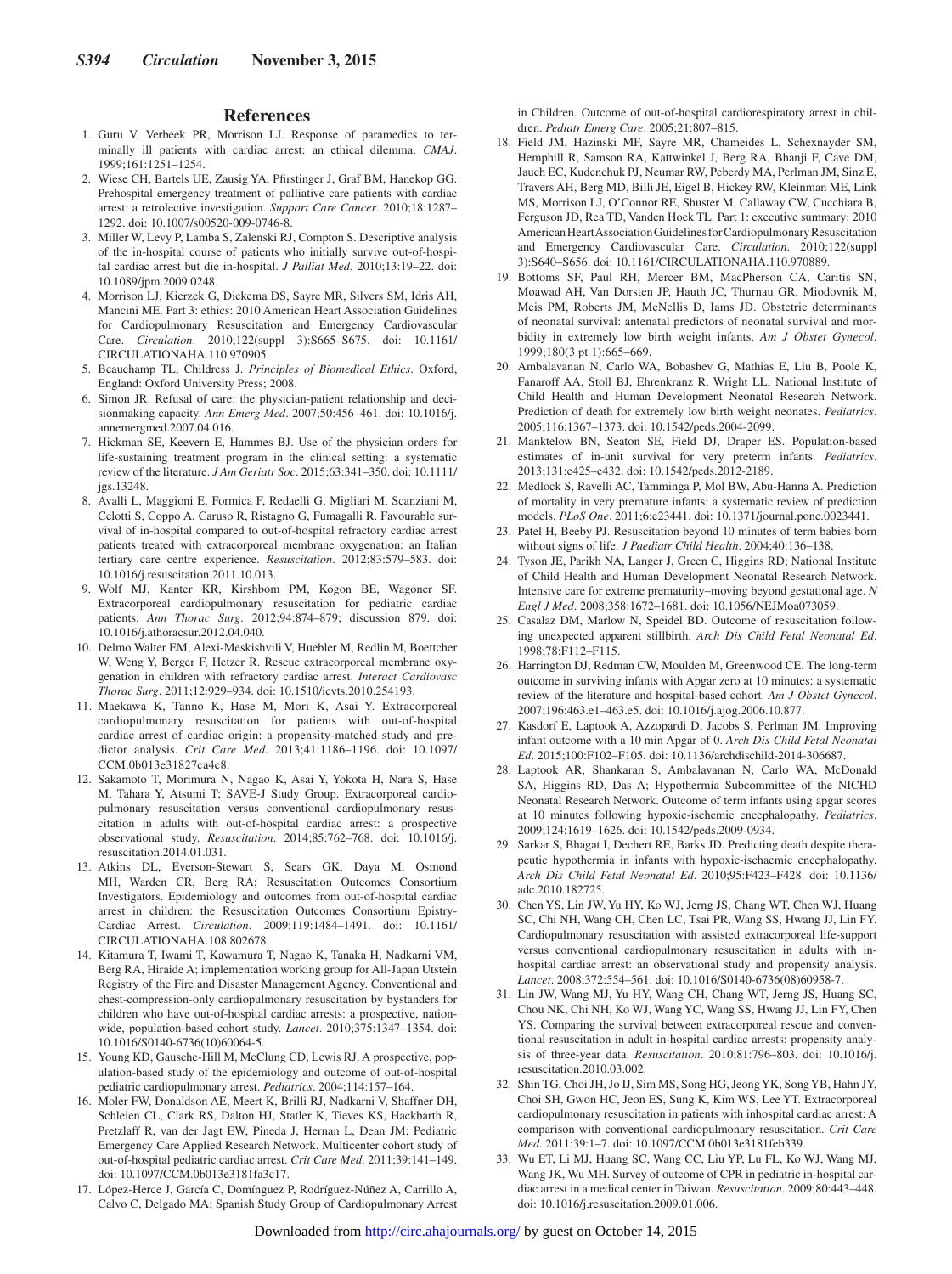- 34. Moler FW, Meert K, Donaldson AE, Nadkarni V, Brilli RJ, Dalton HJ, Clark RS, Shaffner DH, Schleien CL, Statler K, Tieves KS, Hackbarth R, Pretzlaff R, van der Jagt EW, Levy F, Hernan L, Silverstein FS, Dean JM; Pediatric Emergency Care Applied Research Network. In-hospital versus out-of-hospital pediatric cardiac arrest: a multicenter cohort study. *Crit Care Med*. 2009;37:2259–2267. doi: 10.1097/CCM.0b013e3181a00a6a.
- 35. de Mos N, van Litsenburg RR, McCrindle B, Bohn DJ, Parshuram CS. Pediatric in-intensive-care-unit cardiac arrest: incidence, survival, and predictive factors. *Crit Care Med*. 2006;34:1209–1215. doi: 10.1097/01. CCM.0000208440.66756.C2.
- 36. Lowry AW, Morales DL, Graves DE, Knudson JD, Shamszad P, Mott AR, Cabrera AG, Rossano JW. Characterization of extracorporeal membrane oxygenation for pediatric cardiac arrest in the United States: analysis of the kids' inpatient database. *Pediatr Cardiol*. 2013;34:1422–1430. doi: 10.1007/s00246-013-0666-8.
- 37. Odegard KC, Bergersen L, Thiagarajan R, Clark L, Shukla A, Wypij D, Laussen PC. The frequency of cardiac arrests in patients with congenital heart disease undergoing cardiac catheterization. *Anesth Analg*. 2014;118:175–182. doi: 10.1213/ANE.0b013e3182908bcb.
- 38. Ortmann L, Prodhan P, Gossett J, Schexnayder S, Berg R, Nadkarni V, Bhutta A; American Heart Association's Get With the Guidelines– Resuscitation Investigators. Outcomes after in-hospital cardiac arrest in children with cardiac disease: a report from Get With the Guidelines– Resuscitation. *Circulation*. 2011;124:2329–2337. doi: 10.1161/ CIRCULATIONAHA.110.013466.
- 39. Matos RI, Watson RS, Nadkarni VM, Huang HH, Berg RA, Meaney PA, Carroll CL, Berens RJ, Praestgaard A, Weissfeld L, Spinella PC; American Heart Association's Get With The Guidelines–Resuscitation (Formerly the National Registry of Cardiopulmonary Resuscitation) Investigators. Duration of cardiopulmonary resuscitation and illness category impact survival and neurologic outcomes for in-hospital pediatric cardiac arrests. *Circulation*. 2013;127:442–451. doi: 10.1161/ CIRCULATIONAHA.112.125625.
- 40. Reis AG, Nadkarni V, Perondi MB, Grisi S, Berg RA. A prospective investigation into the epidemiology of in-hospital pediatric cardiopulmonary resuscitation using the international Utstein reporting style. *Pediatrics*. 2002;109:200–209.
- 41. Haque A, Rizvi A, Bano S. Outcome of in-hospital pediatric cardiopulmonary arrest from a single center in Pakistan. *Indian J Pediatr*. 2011;78:1356–1360. doi: 10.1007/s12098-011-0439-4.
- 42. Meert KL, Donaldson A, Nadkarni V, Tieves KS, Schleien CL, Brilli RJ, Clark RS, Shaffner DH, Levy F, Statler K, Dalton HJ, van der Jagt EW, Hackbarth R, Pretzlaff R, Hernan L, Dean JM, Moler FW; Pediatric Emergency Care Applied Research Network. Multicenter cohort study of in-hospital pediatric cardiac arrest. *Pediatr Crit Care Med*. 2009;10:544– 553. doi: 10.1097/PCC.0b013e3181a7045c.
- 43. López-Herce J, Del Castillo J, Matamoros M, Cañadas S, Rodriguez-Calvo A, Cecchetti C, Rodriguez-Núñez A, Alvarez AC; Iberoamerican Pediatric Cardiac Arrest Study Network RIBEPCI. Factors associated with mortality in pediatric in-hospital cardiac arrest: a prospective multicenter multinational observational study. *Intensive Care Med*. 2013;39:309–318. doi: 10.1007/s00134-012-2709-7.
- 44. Tibballs J, Kinney S. A prospective study of outcome of in-patient paediatric cardiopulmonary arrest. *Resuscitation*. 2006;71:310–318. doi: 10.1016/j.resuscitation.2006.05.009.
- 45. Ahrens T, Schallom L, Bettorf K, Ellner S, Hurt G, O'Mara V, Ludwig J, George W, Marino T, Shannon W. End-tidal carbon dioxide measurements as a prognostic indicator of outcome in cardiac arrest. *Am J Crit Care*. 2001;10:391–398.
- 46. Callaham M, Barton C. Prediction of outcome of cardiopulmonary resuscitation from end-tidal carbon dioxide concentration. *Crit Care Med*. 1990;18:358–362.
- 47. Cantineau JP, Lambert Y, Merckx P, Reynaud P, Porte F, Bertrand C, Duvaldestin P. End-tidal carbon dioxide during cardiopulmonary resuscitation in humans presenting mostly with asystole: a predictor of outcome. *Crit Care Med*. 1996;24:791–796.
- 48. Levine RL, Wayne MA, Miller CC. End-tidal carbon dioxide and outcome of out-of-hospital cardiac arrest. *N Engl J Med*. 1997;337:301–306. doi: 10.1056/NEJM199707313370503.
- Wayne MA, Levine RL, Miller CC. Use of end-tidal carbon dioxide to predict outcome in prehospital cardiac arrest. *Ann Emerg Med*. 1995;25:762–767.
- 50. Kessler SK, Topjian AA, Gutierrez-Colina AM, Ichord RN, Donnelly M, Nadkarni VM, Berg RA, Dlugos DJ, Clancy RR, Abend NS. Shortterm outcome prediction by electroencephalographic features in children

treated with therapeutic hypothermia after cardiac arrest. *Neurocrit Care*. 2011;14:37–43. doi: 10.1007/s12028-010-9450-2.

- 51. Nishisaki A, Sullivan J 3rd, Steger B, Bayer CR, Dlugos D, Lin R, Ichord R, Helfaer MA, Nadkarni V. Retrospective analysis of the prognostic value of electroencephalography patterns obtained in pediatric in-hospital cardiac arrest survivors during three years. *Pediatr Crit Care Med*. 2007;8:10–17. doi: 10.1097/01.pcc.0000256621.63135.4b.
- 52. Abend NS, Topjian AA, Kessler SK, Gutierrez-Colina AM, Berg RA, Nadkarni V, Dlugos DJ, Clancy RR, Ichord RN. Outcome prediction by motor and pupillary responses in children treated with therapeutic hypothermia after cardiac arrest. *Pediatr Crit Care Med*. 2012;13:32–38. doi: 10.1097/PCC.0b013e3182196a7b.
- 53. Fink EL, Berger RP, Clark RS, Watson RS, Angus DC, Richichi R, Panigrahy A, Callaway CW, Bell MJ, Kochanek PM. Serum biomarkers of brain injury to classify outcome after pediatric cardiac arrest. *Crit Care Med*. 2014;42:664–674. doi: 10.1097/01.ccm.0000435668.53188.80.
- 54. Topjian AA, Lin R, Morris MC, Ichord R, Drott H, Bayer CR, Helfaer MA, Nadkarni V. Neuron-specific enolase and S-100B are associated with neurologic outcome after pediatric cardiac arrest. *Pediatr Crit Care Med*. 2009;10:479–490. doi: 10.1097/PCC.0b013e318198bdb5.
- 55. Topjian AA, Clark AE, Casper TC, Berger JT, Schleien CL, Dean JM, Moler FW; Pediatric Emergency Care Applied Research Network. Early lactate elevations following resuscitation from pediatric cardiac arrest are associated with increased mortality. *Pediatr Crit Care Med*. 2013;14:e380–e387. doi: 10.1097/PCC.0b013e3182976402.
- 56. Peberdy MA, Ornato JP. Post-resuscitation care: is it the missing link in the Chain of Survival? *Resuscitation*. 2005;64:135–137. doi: 10.1016/j. resuscitation.2004.09.015.
- 57. Sandroni C, Cariou A, Cavallaro F, Cronberg T, Friberg H, Hoedemaekers C, Horn J, Nolan JP, Rossetti AO, Soar J. Prognostication in comatose survivors of cardiac arrest: an advisory statement from the European Resuscitation Council and the European Society of Intensive Care Medicine. *Resuscitation*. 2014;85:1779–1789. doi: 10.1016/j. resuscitation.2014.08.011.
- 58. Tiainen M, Kovala TT, Takkunen OS, Roine RO. Somatosensory and brainstem auditory evoked potentials in cardiac arrest patients treated with hypothermia. *Crit Care Med*. 2005;33:1736–1740.
- 59. Kottenberg-Assenmacher E, Armbruster W, Bornfeld N, Peters J. Hypothermia does not alter somatosensory evoked potential amplitude and global cerebral oxygen extraction during marked sodium nitroprusside-induced arterial hypotension. *Anesthesiology*. 2003;98:1112–1118.
- 60. Greer D, Scripko P, Bartscher J, Sims J, Camargo E, Singhal A, Parides M, Furie K. Clinical MRI interpretation for outcome prediction in cardiac arrest. *Neurocrit Care*. 2012;17:240–244. doi: 10.1007/ s12028-012-9716-y.
- 61. Orioles A, Morrison WE, Rossano JW, Shore PM, Hasz RD, Martiner AC, Berg RA, Nadkarni VM. An under-recognized benefit of cardiopulmonary resuscitation: organ transplantation. *Crit Care Med*. 2013;41:2794–2799. doi: 10.1097/CCM.0b013e31829a7202.
- 62. Matsumoto CS, Kaufman SS, Girlanda R, Little CM, Rekhtman Y, Raofi V, Laurin JM, Shetty K, Fennelly EM, Johnson LB, Fishbein TM. Utilization of donors who have suffered cardiopulmonary arrest and resuscitation in intestinal transplantation. *Transplantation*. 2008;86:941–946. doi: 10.1097/TP.0b013e3181852f9a.
- 63. Asher J, Navarro A, Watson J, Wilson C, Robson L, Gupta A, Gok M, Balupuri S, Shenton B, Del Rio Martin J, Sen B, Jaques B, Soomro N, Rix D, Manas D, Talbot D. Does donor cardiopulmonary resuscitation time affect outcome in uncontrolled non-heart-beating donor renal transplants? *Transplant Proc*. 2005;37:3264–3265. doi: 10.1016/j. transproceed.2005.09.006.
- 64. Reynolds JC, Rittenberger JC, Callaway CW; Post Cardiac Arrest Service. Patterns of organ donation among resuscitated patients at a regional cardiac arrest center. *Resuscitation*. 2014;85:248–252. doi: 10.1016/j. resuscitation.2013.11.001.
- 65. Peberdy MA, Callaway CW, Neumar RW, Geocadin RG, Zimmerman JL, Donnino M, Gabrielli A, Silvers SM, Zaritsky AL, Merchant R, Vanden Hoek TL, Kronick SL; American Heart Association. Part 9: post-cardiac arrest care: 2010 American Heart Association Guidelines for Cardiopulmonary Resuscitation and Emergency Cardiovascular Care. *Circulation*. 2010;122(suppl 3):S768–S786. doi: 10.1161/ CIRCULATIONAHA.110.971002.
- 66. Bernat JL. Point: are donors after circulatory death really dead, and does it matter? Yes and yes. *Chest*. 2010;138:13–16. doi: 10.1378/chest.10-0649.
- 67. Bernat JL, Capron AM, Bleck TP, Blosser S, Bratton SL, Childress JF, DeVita MA, Fulda GJ, Gries CJ, Mathur M, Nakagawa TA, Rushton CH,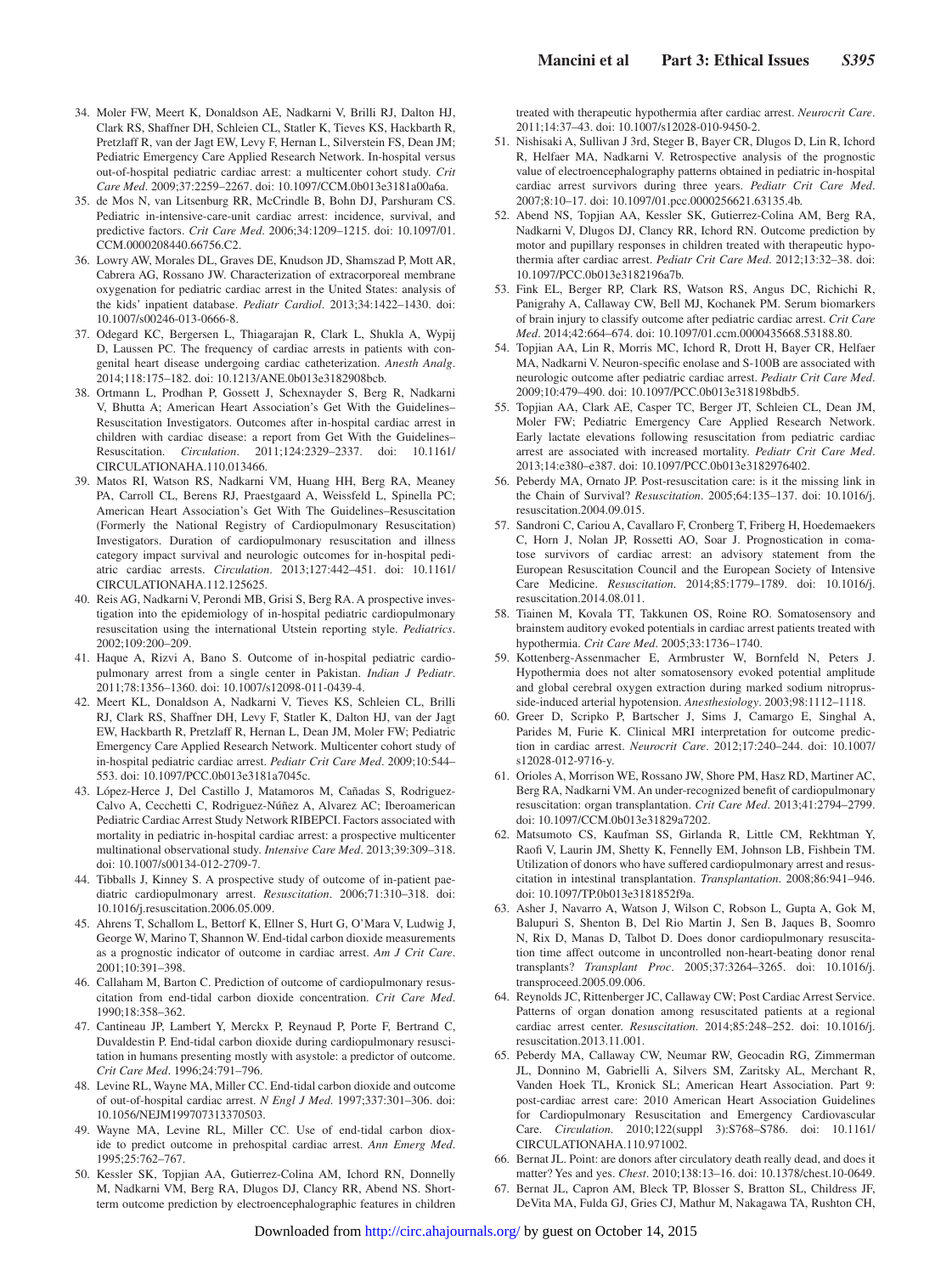Shemie SD, White DB. The circulatory-respiratory determination of death in organ donation. *Crit Care Med*. 2010;38:963–970. doi: 10.1097/ CCM.0b013e3181c58916.

- 68. Committee on Hospital Care SoS, Section on Critical C. Policy statement―pediatric organ donation and transplantation. *Pediatrics*. 2010;125:822–828.
- 69. Gries CJ, White DB, Truog RD, Dubois J, Cosio CC, Dhanani S, Chan KM, Corris P, Dark J, Fulda G, Glazier AK, Higgins R, Love R, Mason DP, Nakagawa TA, Shapiro R, Shemie S, Tracy MF, Travaline JM, Valapour M, West L, Zaas D, Halpern SD; American Thoracic Society Health Policy Committee. An official American Thoracic Society/International Society for Heart and Lung Transplantation/Society of Critical Care Medicine/ Association of Organ and Procurement Organizations/United Network of Organ Sharing Statement: ethical and policy considerations in organ donation after circulatory determination of death. *Am J Respir Crit Care Med*. 2013;188:103–109. doi: 10.1164/rccm.201304-0714ST.
- 70. Hornby K, Hornby L, Shemie SD. A systematic review of autoresuscitation after cardiac arrest. *Crit Care Med*. 2010;38:1246–1253. doi: 10.1097/CCM.0b013e3181d8caaa.
- 71. Joffe AR, Carcillo J, Anton N, deCaen A, Han YY, Bell MJ, Maffei FA, Sullivan J, Thomas J, Garcia-Guerra G. Donation after cardiocirculatory death: a call for a moratorium pending full public disclosure and fully informed consent. *Philos Ethics Humanit Med*. 2011;6:17. doi: 10.1186/1747-5341-6-17.
- 72. Nakagawa TA, Rigby MR, Bratton S, Shemie S, Ajizian SJ, Berkowitz I, Bowens CD, Cosio CC, Curley MA, Dhanani S, Dobyns E, Easterling L, Fortenberry JD, Helfaer MA, Kolovos NS, Koogler T, Lebovitz DJ, Michelson K, Morrison W, Naim MY, Needle J, Nelson B, Rotta AT, Rowin ME, Serrao K, Shore PM, Smith S, Thompson AE, Vohra A, Weise K. A call for full public disclosure for donation after circulatory determination of death in children. *Pediatr Crit Care Med*. 2011;12:375–377; author reply 377. doi: 10.1097/PCC.0b013e31820ac30c.
- 73. Truog RD, Miller FG. Counterpoint: are donors after circulatory death really dead, and does it matter? No and not really. *Chest*. 2010;138:16–18; discussion 18. doi: 10.1378/chest.10-0657.

KEY WORDS: advance directive ■ DNAR ■ life support ■ organ donation